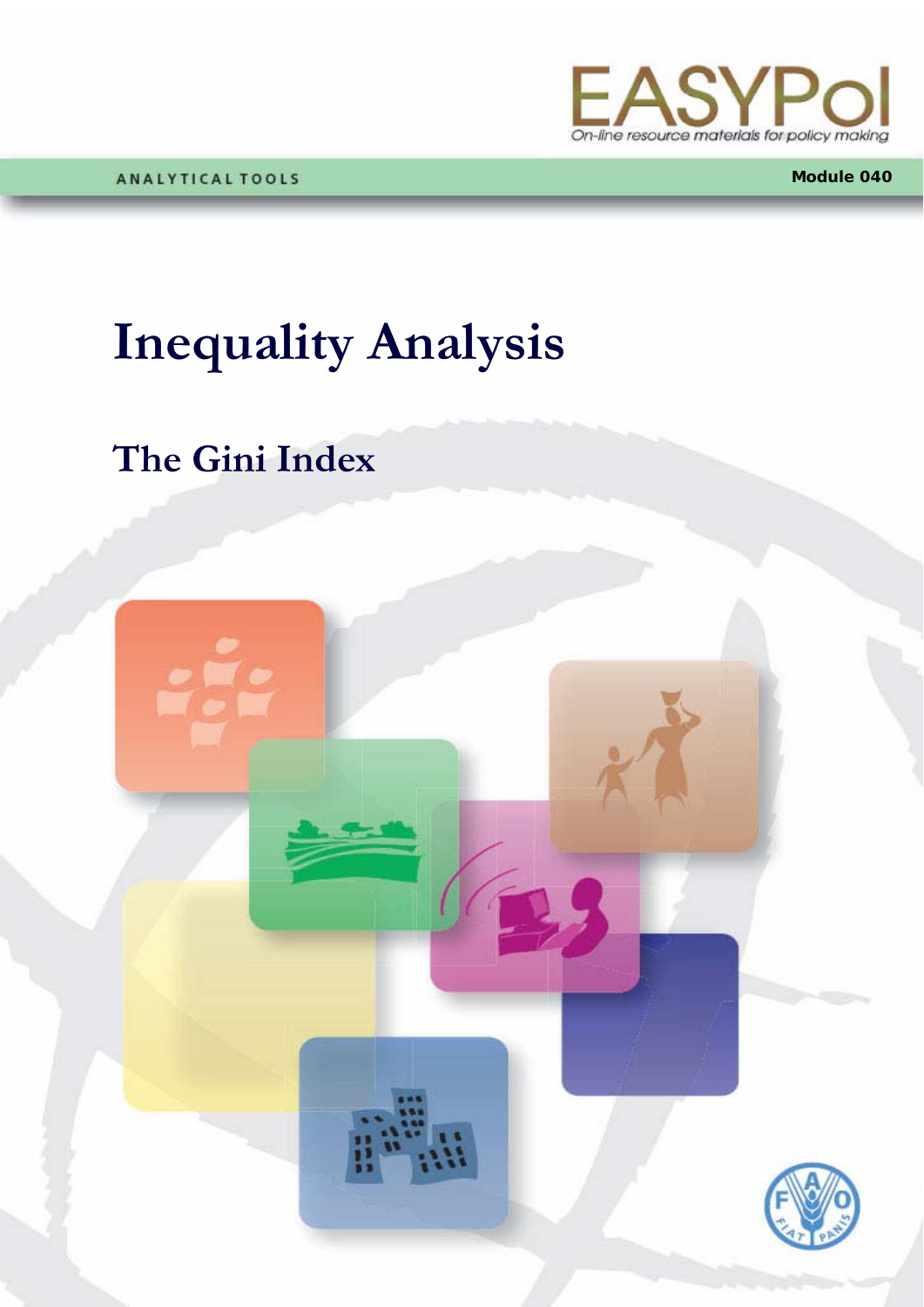

# **Inequality Analysis The Gini Index**

by

Lorenzo Giovanni Bellù, Agricultural Policy Support Service, Policy Assistance Division, FAO, Rome, Italy

Paolo Liberati, University of Urbino, "Carlo Bo", Institute of Economics, Urbino, Italy

for the

Food and Agriculture Organization of the United Nations, FAO



#### **About EASYPol**

EASYPol is a an on-line, interactive multilingual repository of downloadable resource materials for capacity development in policy making for food, agriculture and rural development. The EASYPol home page is available at: *[www.fao.org/tc/easypol](http://www.fao.org/tc/easypol).*

EASYPol has been developed and is maintained by the Agricultural Policy Support Service, Policy Assistance Division, FAO.

The designations employed and the presentation of the material in this information product do not imply the expression of any opinion whatsoever on the part of the Food and Agriculture Organization of the United Nations concerning the legal status of any country, territory, city or area or of its authorities, or concerning the delimitation of its frontiers or boundaries.

**[© FAO December 2006](http://www.fao.org/copyright_EN.htm) :** All rights reserved. Reproduction and dissemination of material contained on FAO's Web site for educational or other non-commercial purposes are authorized without any prior written permission from the copyright holders provided the source is fully acknowledged. Reproduction of material for resale or other commercial purposes is prohibited without the written permission of the copyright holders. Applications for such permission should be addressed to: **[copyright@fao.org.](mailto:copyright@fao.org)**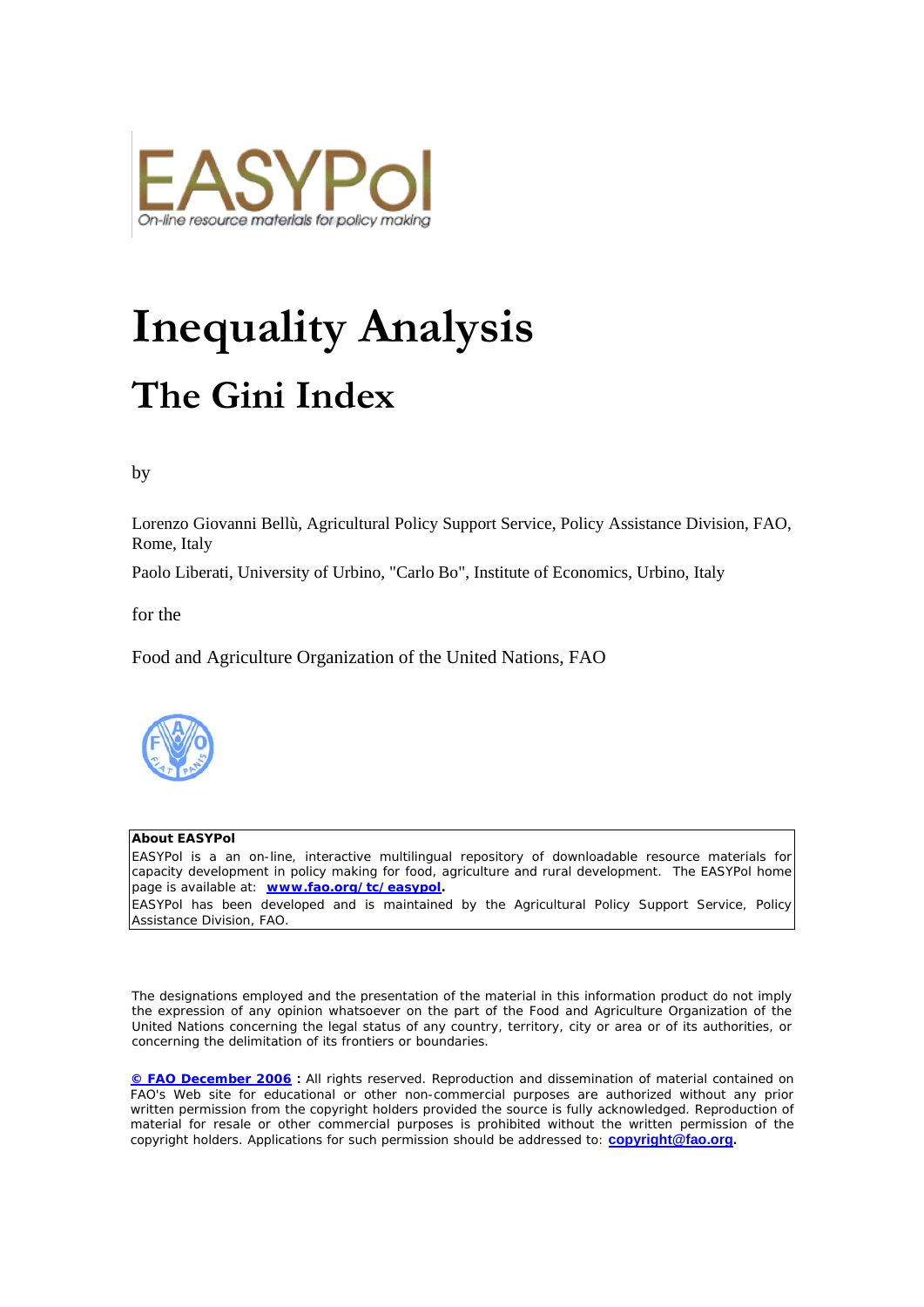### Table of contents

| 1.  |                                                                 |                                                                                                                                            |  |  |  |  |  |
|-----|-----------------------------------------------------------------|--------------------------------------------------------------------------------------------------------------------------------------------|--|--|--|--|--|
| 2.  |                                                                 |                                                                                                                                            |  |  |  |  |  |
| 3.  | 3.1<br>3.2                                                      |                                                                                                                                            |  |  |  |  |  |
| 4.  | 4.1<br>4.2                                                      | A step-by-step procedure to calculate the Gini Index 9                                                                                     |  |  |  |  |  |
| 5.  | 5.1<br>5.2<br>5.3                                               | A numerical example of how to calculate the Gini Index  12<br>The standard Gini Index with the covariance formula  13                      |  |  |  |  |  |
| 6.  |                                                                 |                                                                                                                                            |  |  |  |  |  |
| 7.  |                                                                 |                                                                                                                                            |  |  |  |  |  |
| 8.  | A synthesis of the main properties of the Gini Index and of its |                                                                                                                                            |  |  |  |  |  |
| 9.  | 9.1                                                             |                                                                                                                                            |  |  |  |  |  |
| 10. | 10.1<br>10.2                                                    | Appendix I - Alternative ways to calculate the Gini Index 20<br>The geometrical derivation of the Gini Index and an alternative formula 20 |  |  |  |  |  |
| 11. |                                                                 |                                                                                                                                            |  |  |  |  |  |
|     |                                                                 |                                                                                                                                            |  |  |  |  |  |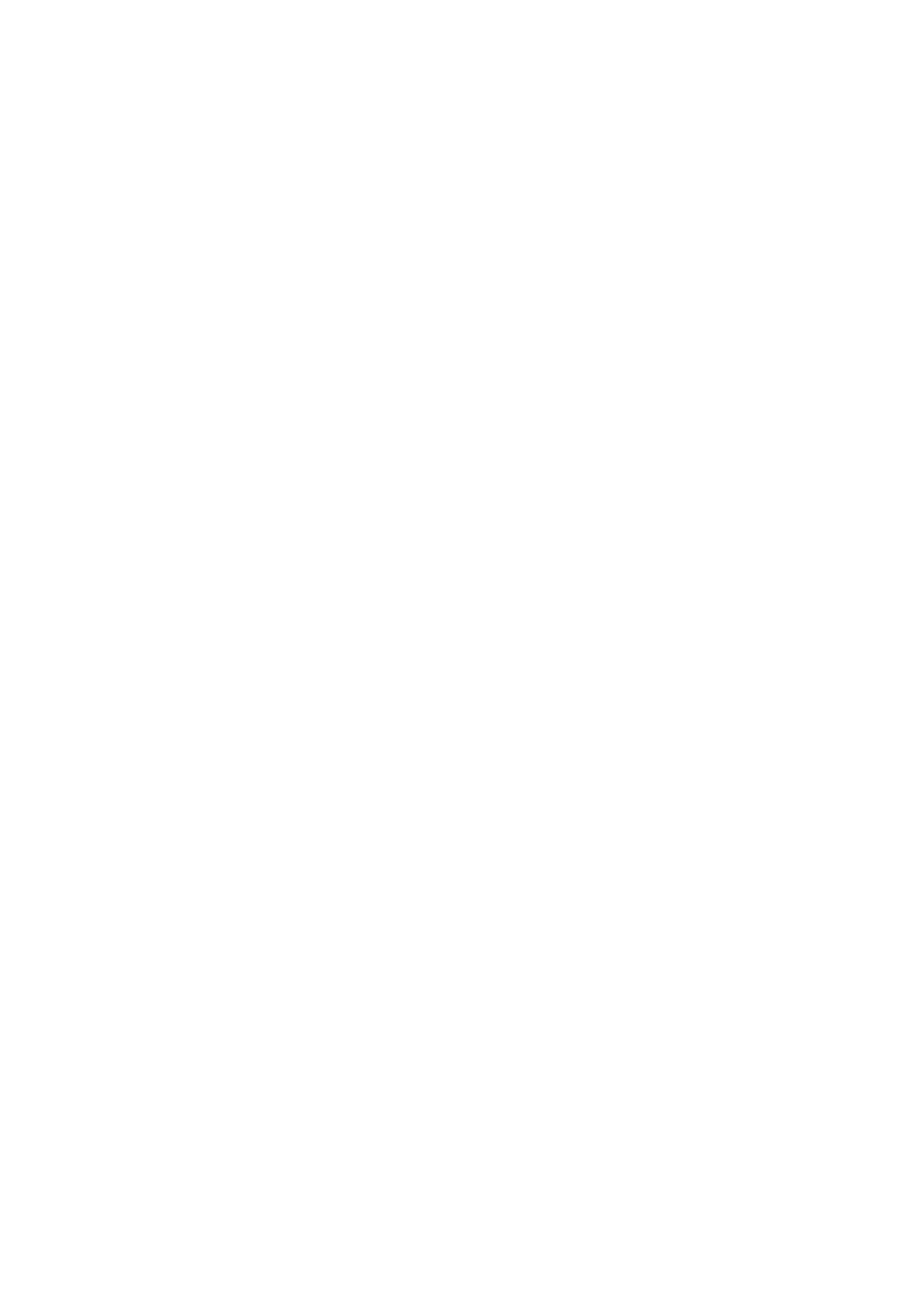#### **1. SUMMARY**

This tool addresses the most popular inequality index, the Gini index. It discusses its characteristics and the link with another popular graphical tool of representing inequality, the Lorenz Curve. Extended version of the Gini Index with different weighting schemes are also discussed. The use of the Gini Index and of its generalised versions is explained through a step-by-step procedure and numerical examples.

#### **2. INTRODUCTION**

#### **Objectives**

The objective of this module is to introduce readers to the use of both the Gini Index and the Generalised Gini Index, to compare income distributions and to discuss their relative merits as well as their relative disadvantages.

#### **Target audience**

This module targets current or future policy analysts who want to increase their capacities in analysing impacts of development policies on inequality by means of income distribution analysis. On these grounds, economists and practitioners working in public administrations, in NGOs, professional organisations or consulting firms will find this helpful reference material. In addition, academics may find this material useful to support their courses in Cost-Benefit Analysis (CBA) and development economics. Furthermore, users can use this material to improve their skills in CBA and complement their curricula.

#### **Required background**

Users should be familiar with basic notions of mathematics and statistics. In addition they should have mastered the concepts of:

- Income distribution and income inequality
- **[Lorenz Curves](http://www.fao.org/tc/easypol/output/glossary_term.asp?id=14901)**

 $\overline{a}$ 

Inequality aversion.

Links to relevant EASYPol modules, further readings and references are included both in the footnotes and in  $\frac{\text{section } 9}{\text{section } 9}$  of this module<sup>[1](#page-4-0)</sup>.

<span id="page-4-0"></span><sup>&</sup>lt;sup>1</sup> EASYPol hyperlinks are shown in blue, as follows:

a) training paths are shown in **underlined bold font;** 

b) other EASYPol modules or complementary EASYPol materials are in *bold underlined italics*;

c) links to the glossary are in **bold**; and

d) external links are in *italics*.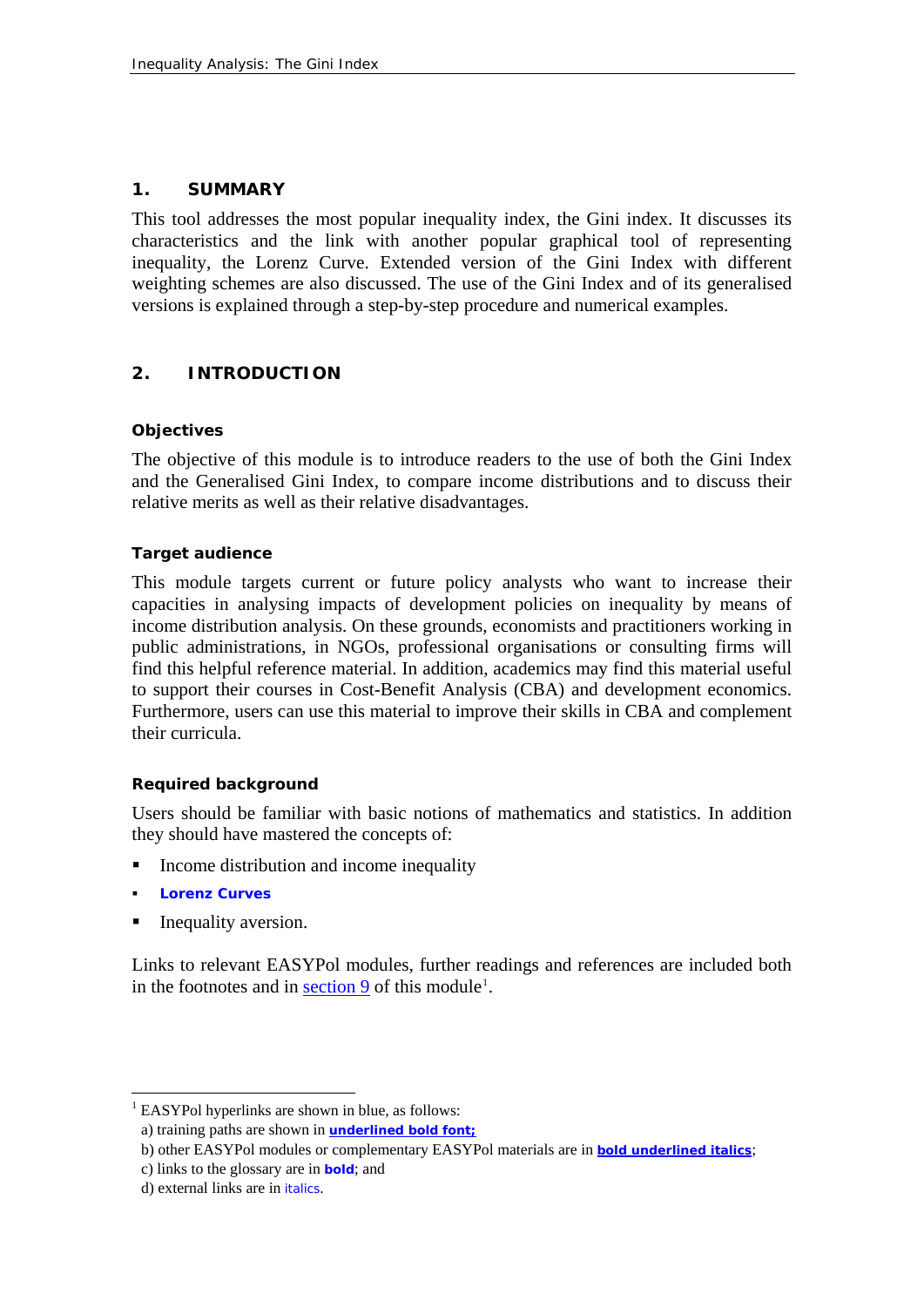#### <span id="page-5-2"></span>**3. CONCEPTUAL BACKGROUND**

The Gini Index is an inequality measure that is mostly associated with the descriptive approach to inequality measurement. Lambert (1993) provides a summary of the analytical basis to link the Gini Index with **[social welfare functions](http://www.fao.org/tc/easypol/output/glossary_term.asp?id=14941)**, thus moving the Gini Index into the field of welfare analysis. In what follows, we will be mostly confined to the descriptive approach, leaving the welfare approach for more advanced tools.

The Gini Index is a complex inequality measure<sup>[2](#page-5-0)</sup> and, as with many inequality measures, it is a synthetic index. Therefore, its characteristic is that of giving summary information on the income distribution and that of not giving any information about the characteristics of the income distribution, like location and shape.

With regard to the Gini Index, we apply the logic of the inequality axioms<sup>[3](#page-5-1)</sup>, as long as axioms are eligible criteria to evaluate the indicator performances.

#### **3.1 The Gini Index**

 $\overline{a}$ 

The Gini Index was developed by Gini, 1912, and it is strictly linked to the representation of income inequality through the **[Lorenz Curve](http://www.fao.org/tc/easypol/output/glossary_term.asp?id=14901)**. In particular, it measures the ratio of the area between the Lorenz Curve and the **[equidistribution line](http://www.fao.org/tc/easypol/output/glossary_term.asp?id=14921)** (henceforth, the **concentration area**) to the area of maximum concentration.

Figure 1 provides the visual representation of these areas, by drawing three Lorenz Curves from three hypothetical income distributions, labelled **A**, **B** and **C**. The shape of the Lorenz Curve based on income distribution A is the standard Lorenz Curve we find (you find) when analysing actual income distributions. The Lorenz Curve of income distribution **B** is an extreme case where all incomes are equal. In this case, the Lorenz Curve is also called the **equidistribution line**. Finally, the Lorenz Curve of income distribution **C** is another extreme case where all incomes are zero except for the last one.

In Figure 1, as **OP** is the equidistribution line, **ORP** is the area defined by the Lorenz Curve of the standard income distribution and the equidistribution line, what we called the **concentration area**. Finally, **OPQ** is the area of maximum concentration, i.e. the area between the Lorenz Curve of income distribution **C** and the equidistribution line.

It should be clear that the equidistribution line **OP** and the area **OPQ** represent the extreme values that the concentration area can assume in a Lorenz Curve representation. Either this area is zero (as in the case of the equidistribution line of distribution **B**) or this area is at its maximum (in the case of distribution **C**). For a standard income distribution, the concentration area would be some way between zero and the area of maximum concentration, as in Figure 1.

<span id="page-5-0"></span><sup>2</sup> See EASYPol Module 080: *[Policy Impacts on Inequality: Simple Inequality Measures](http://www/docs/up/easypol/448/simple_inequality_mesures_080EN.pdf)*.

<span id="page-5-1"></span><sup>&</sup>lt;sup>3</sup> As discussed in EASYPol Module 054: *Policy Impacts on Inequality: Inequality and Axioms for [its Measurement](http://www/docs/up/easypol/447/Inqulty_axms_msrmnt_054EN.pdf)*.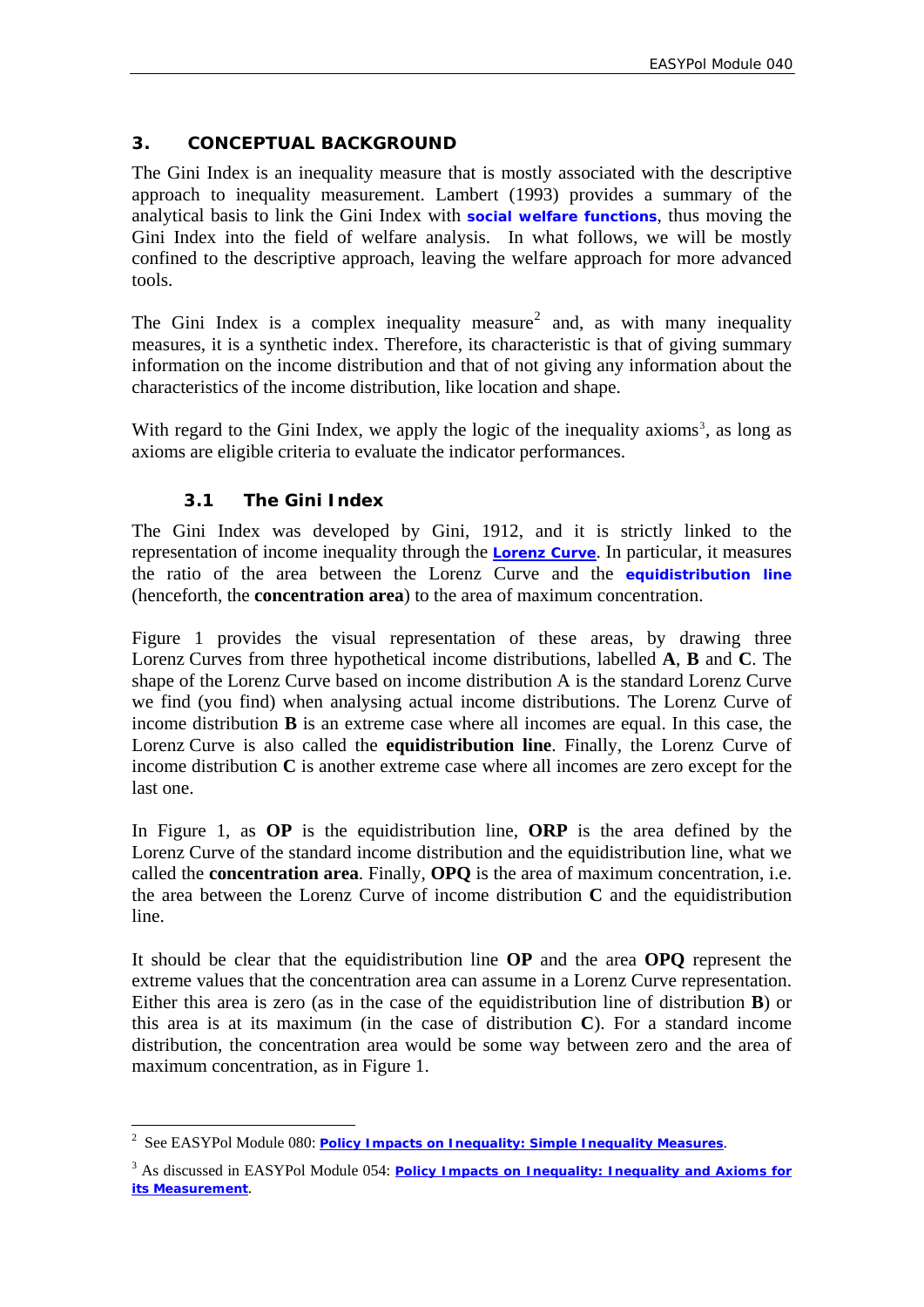Now, the Gini Index measures the ratio of the concentration area to the maximum concentration area. Therefore, in Figure 1:

[1]

 $\overline{a}$ 

$$
G = \frac{\text{concentration area}}{\text{maximum concentration area}} = \frac{ORP}{OPQ}
$$

As the maximum concentration area is obtained by a distribution where total income is owned by only one individual, the Gini Index *G*, in general, measures the distance from the area defined by any standard income distribution to the area of maximum concentration.

It is now important to understand how the formula in Figure 1 can be applied in practical terms. Let us start from the **denominator** of  $G$ . We have already explained<sup>[4](#page-6-0)</sup> that the maximum coordinates of the Lorenz Curve are at the point **(1,1)**. The area **OPQ**, therefore, must be a triangle with base length of 1 and height length of 1. Its area is therefore equal to  $\frac{1}{2}$ . The denominator of *G* is therefore  $\frac{1}{2}$ .

#### **Figure 1: The Lorenz Curve and the Gini Index**



| GINI | - | Concentration area         |                          | ORF |
|------|---|----------------------------|--------------------------|-----|
|      |   | Maximum concentration area | $\overline{\phantom{0}}$ | OPC |

<span id="page-6-0"></span><sup>&</sup>lt;sup>4</sup> See EASYPol Module 000, *[Charting Income Inequality: The Lorenz Curve](http://www.fao.org/docs/up/easypol/302/charting_income_inequality_000EN.pdf)*.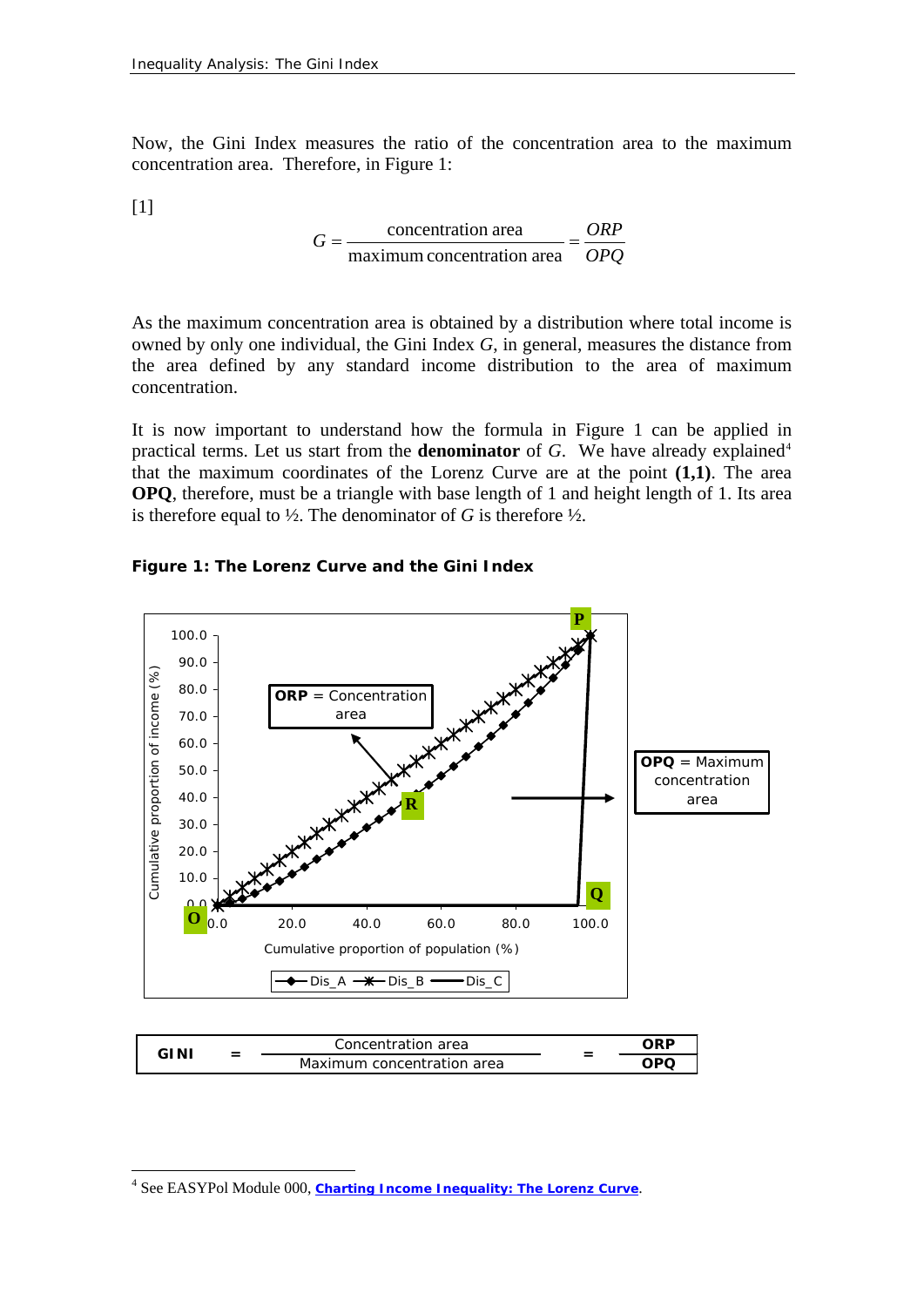What about the **numerator**? Instead of calculating the concentration area directly, we can exploit the fact that this area is given by the difference between the maximum concentration area and the area under the Lorenz Curve (this latter being given by **ORPQ**). The area under the Lorenz Curve is more easily calculated as follows.

First of all, let us recall the definition of the coordinates of the Lorenz Curve<sup>[5](#page-7-0)</sup>. Given  $y_1 \le y_2 \le ... \le y_n$ , it must be that:

 $=$   $\rightarrow$  cumulative proportion of population  $\frac{...+y_i}{...+y_i}$   $\rightarrow$  cumulative proportion of income ...  $... + y_i = y_1 + y_2$  $1 + y_2$  $= \frac{y_1 + y_2 + ... + y_i}{y_1 + y_2 + ... + y_n} = \frac{y_1 + y_2 + ... + y_i}{Y}$ *n*  $p_i = \frac{i}{i}$ *Y*  $y_1 + y_2 + ... + y_n$  $y_1 + y_2 + ... + y_n$  $q_i = \frac{y_1 + y_2 + ... + y_i}{...} = \frac{y_1 + y_2 + ... + y_i}{...}$ *n*  $i = \frac{y_1 + y_2 + ... + y_i}{... + y_i}$ 

with  $q_0=p_0=0$  and  $q_n=p_n=1$ .

Now, the area **ORPQ** under the Lorenz Curve is the sum of the areas of a series of polygons. Let us consider Figure 2, where a simplified Lorenz Curve is built for a population of four individuals. The first polygon is a *triangle*  $(p_o q_I p_I)$ , the other three polygons are *rotated isosceles trapeziums*. Each area can therefore be calculated separately, and separate results added to get the value of the overall area. Let us define the area of the *i*-th polygon as  $Z_i$  and the total area so obtained by  $Z_i$ .

The area of the triangle is given by:

$$
Z_1 = \frac{\frac{\text{base}}{\text{height}}}{2}
$$

while the area of each trapezium is given by:

long base + short base height  

$$
Z_i = \frac{\overbrace{(q_i + q_{i-1})}^{\text{long base}} \overbrace{(p_i - p_{i-1})}^{\text{height}}}{2}
$$

As  $q_0=p_0=0$ , the sum of all these areas gives rise to:

$$
Z = \sum_{i=1}^{n} Z_i = \frac{1}{2} \sum_{i} [(q_i + q_{i-1})(p_i - p_{i-1})]
$$
 for n=4

<span id="page-7-0"></span><sup>&</sup>lt;sup>5</sup> See EASYPol module 000, *[Charting Income Inequality: The Lorenz Curve.](http://www.fao.org/docs/up/easypol/302/charting_income_inequality_000EN.pdf)*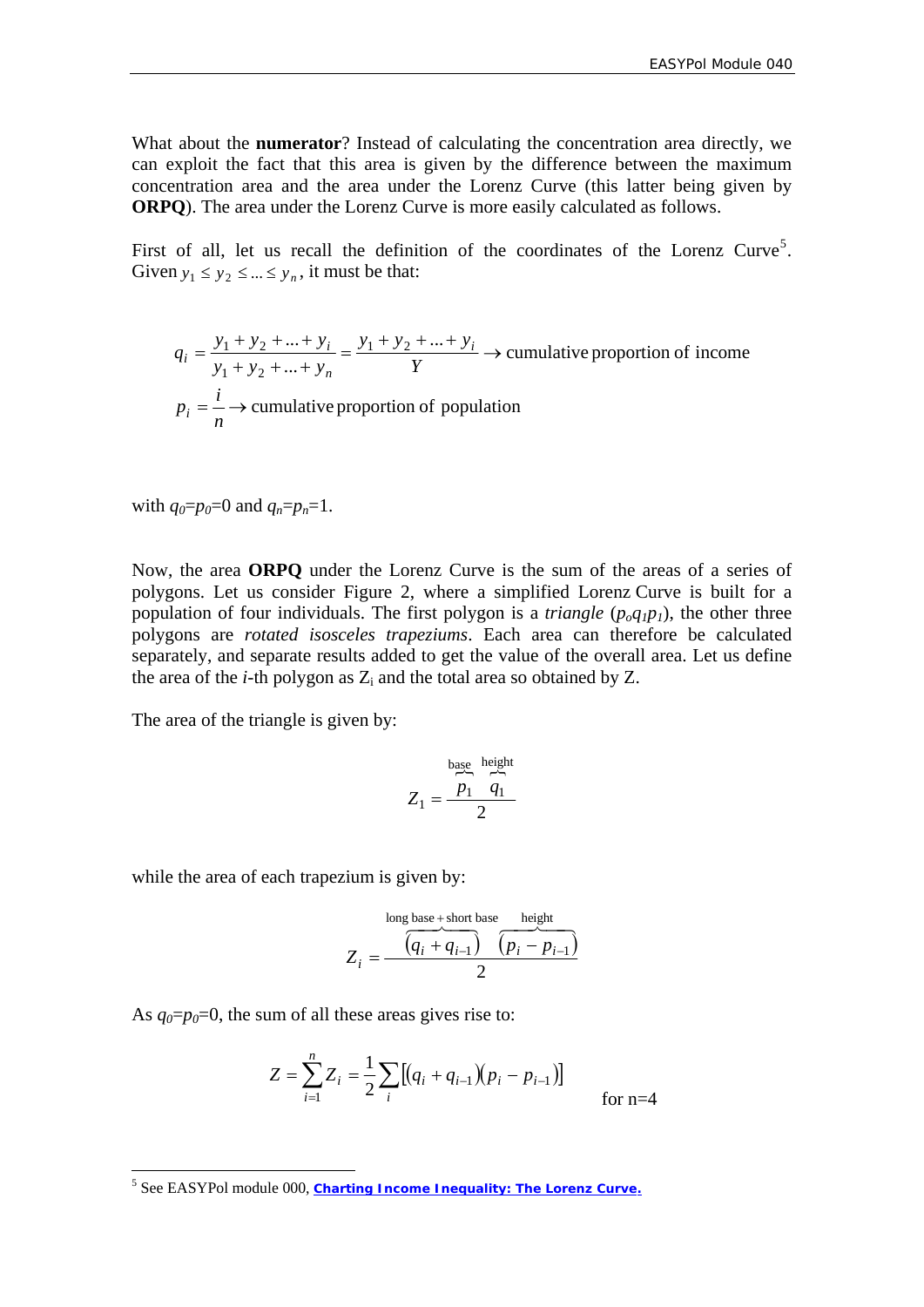

<span id="page-8-0"></span>**Figure 2: How to calculate the concentration area** 

However, Z is not the concentration area, but the area under the Lorenz Curve. To calculate the concentration area (the numerator of the Gini Index) it is now sufficient to subtract Z from the maximum concentration area  $(\frac{1}{2})$  as follows:

 $=\frac{1}{2}-Z=\frac{1}{2}-\frac{1}{2}\sum[(q_i+q_{i-1})(p_i-p_{i-1})]$  $Z = \frac{1}{2} - \frac{1}{2} \sum_{i} [(q_i + q_{i-1})(p_i - p_{i-1})]$ 2 1 2 Concentration area =  $\frac{1}{2} - Z = \frac{1}{2} - \frac{1}{2} \sum [(q_i + q_{i-1})(p_i - p_{i-1})]$ 

According to [1], the Gini Index *G* is therefore equal to:

[2] 
$$
G = \frac{\frac{1}{2} - \frac{1}{2} \sum_{i} [(q_i + q_{i-1})(p_i - p_{i-1})]}{\frac{1}{2}} = 1 - \sum_{i} [(q_i + q_{i-1})(p_i - p_{i-1})]
$$

that can also be rewritten as:

$$
G = 1 - 2Z
$$

The previous formula simply reveals that the Gini Index is equal to 1 minus twice the area under the Lorenz Curve.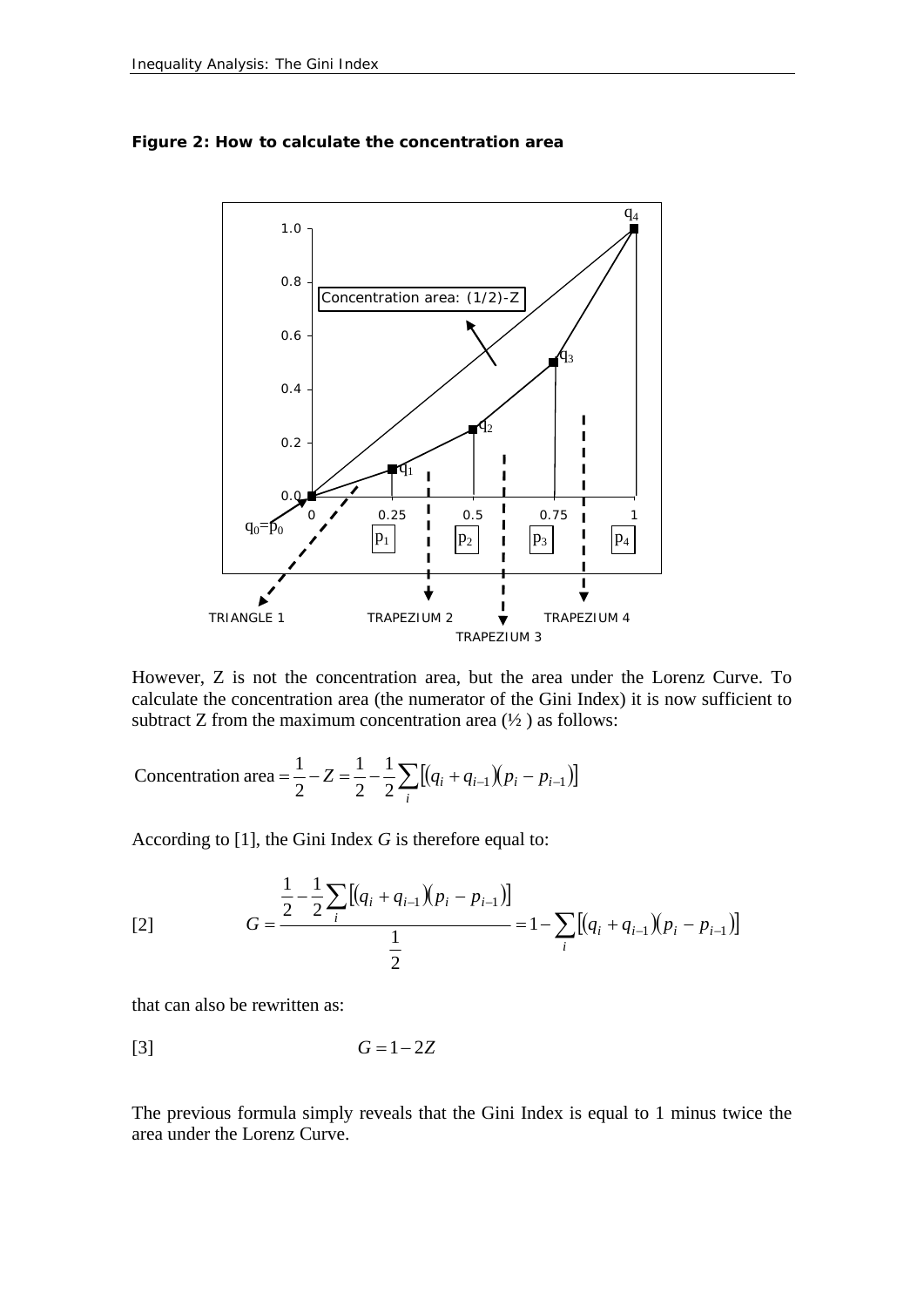<span id="page-9-0"></span>This geometrical interpretation based on the Lorenz Curve, however, is only one of the possible methods to calculate the Gini Index. One way, that will prove particularly useful below, is to directly express the Gini Index in terms of the covariance between income levels and the cumulative distribution of income. In particular:

$$
G = Cov(y, F(y)) \frac{2}{\bar{y}}
$$

where *Cov* is the covariance between income levels *y* and the cumulative distribution of the same income  $F(y)$  and  $\bar{y}$  is average income. In turn, it is worth recalling that the covariance is the expected value *E* of the products of the deviations from the mean of each variable. In the specific case:

$$
Cov[y, F(y)] = E[y - \overline{y}]\cdot[F(y) - \overline{F(y)}]
$$

#### **3.2** The generalised Gini Index (G<sub>v</sub>)

In evaluating the policy impact on inequality, we have an inequality measure that is flexible enough to embody different policy-makers' preferences with regard to, say, the degree of inequality aversion. After all, the effects of a given policy might be evaluated differently by two policy makers having different attitudes towards inequality.

The Gini Index developed in the previous section (henceforth the *standard* Gini Index) does not allow for any variation in this attitude, i.e. the degree of inequality aversion.

A generalisation of the Gini Index by Yitzhaki (1983) makes the Gini index dependent on the specified degree of inequality aversion. The corresponding formula is the following:

$$
[6] \qquad G(v) = -\frac{v}{\overline{y}}Cov\bigg[y, (1 - F(y))^{v-1}\bigg]
$$

where all terms have the same meaning as in  $[4]$  and  $\nu$  is the degree of inequality aversion. Assigning different values to  $v$  may change the value of the Gini Index, by weighting differently incomes in different parts of the income distribution.

Note that with *v*=2, expression [6] collapses to the standard Gini Index (expression [4]).

In order to capture the meaning of the generalised Gini Index, let us just recall the following expanded definition of the covariance term in [6]:

[7] 
$$
Cov[y, (1 - F(y))] = E[y - \overline{y}] \cdot [(1 - F(y)) - (1 - F(y))]
$$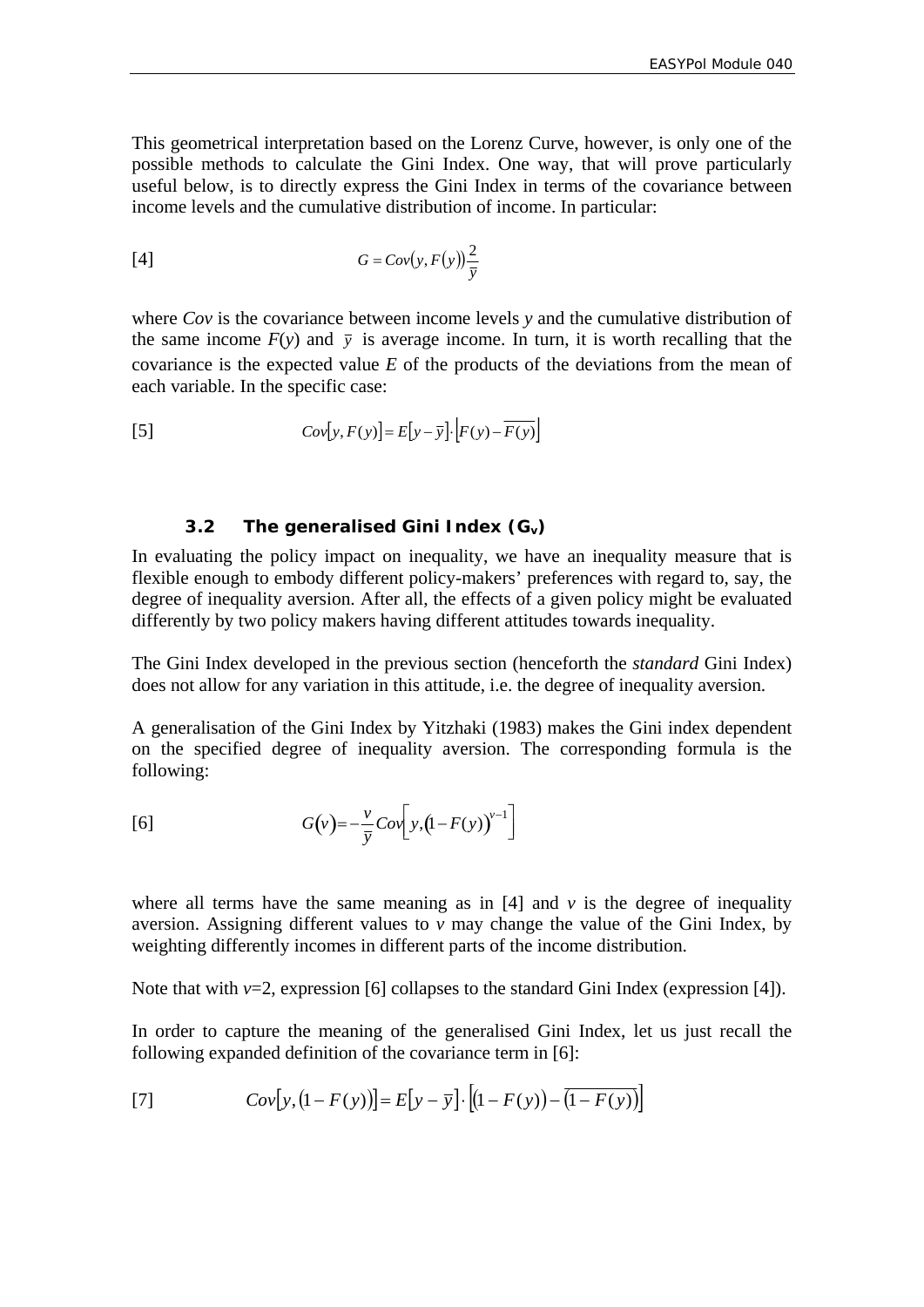The second square bracket on the right hand side of expression [7] is best interpreted as the weight that should be assigned to each income level, i.e. to each deviation from the mean income level (the first square bracket).

For lower incomes (below mean income) the first square bracket is negative. For lower incomes, instead, the second square bracket is positive. For higher incomes (above the mean) the situation is reversed. Deviations from mean incomes are positive, while the term in the second square bracket will be negative.

Note that one property of the **[cumulative distribution function](http://www.fao.org/tc/easypol/output/glossary_term.asp?id=15048)** (CDF) is that its mean is equal to its median value  $(½)$ . Therefore, the value in the second square bracket will be positive until the median value of the CDF. This means that the median value of the income distribution will have a zero weight, as the median income is that income level where  $F(v) = \frac{1}{2}$ .

We now have to understand what happens to incomes before and after the median when the value of *v* increases.

Figure 3 investigates this issue. The red line depicts the difference of  $[1-F(y)]$  from its mean for the standard case of  $\nu=2$ . The red line intersects the *x*-axis in correspondence to the median level of this hypothetical income distribution.

If we now consider the case  $v=3$  (the bold black line), it is relatively easy to see that there is a fraction of richer people (to the right of the intersection with  $v=2$  in the southeast area of the graph) that has (in absolute terms) a lower weight than in  $v=2$ . This regards all incomes for which the bold black line lies above the red line in the graph.

At the same time, there is a fraction of poorer people (to the left of the intersection with  $v=2$  in the north-west area of the graph) that has a greater weight than in  $v=2$ . This regards all incomes for which the bold black line lies again above the red line in the graph.

By increasing *v*, the fraction of richer people increases whose income deviation from the mean receives less weight than in  $v=2$ . At the same time, the fraction of poorer people decreases whose income deviation from the mean receives more weight than in *v*=2. Figure 3 reports the case for  $v=2$ ,  $v=4$ ,  $v=8$  and  $v=16$ .

Therefore, as *v* increases, there is a smaller number of low incomes having a large weight and an increasing number of people having a zero weight.

In calculating the Gini Index, therefore, increasing *v* means focusing more on inequality in a progressively lower fraction of the income distribution<sup>[6](#page-10-0)</sup>.

 $\overline{a}$ 

<span id="page-10-0"></span> $\delta$  This is the reason why *v* is often thought of as an «**inequality aversion parameter**».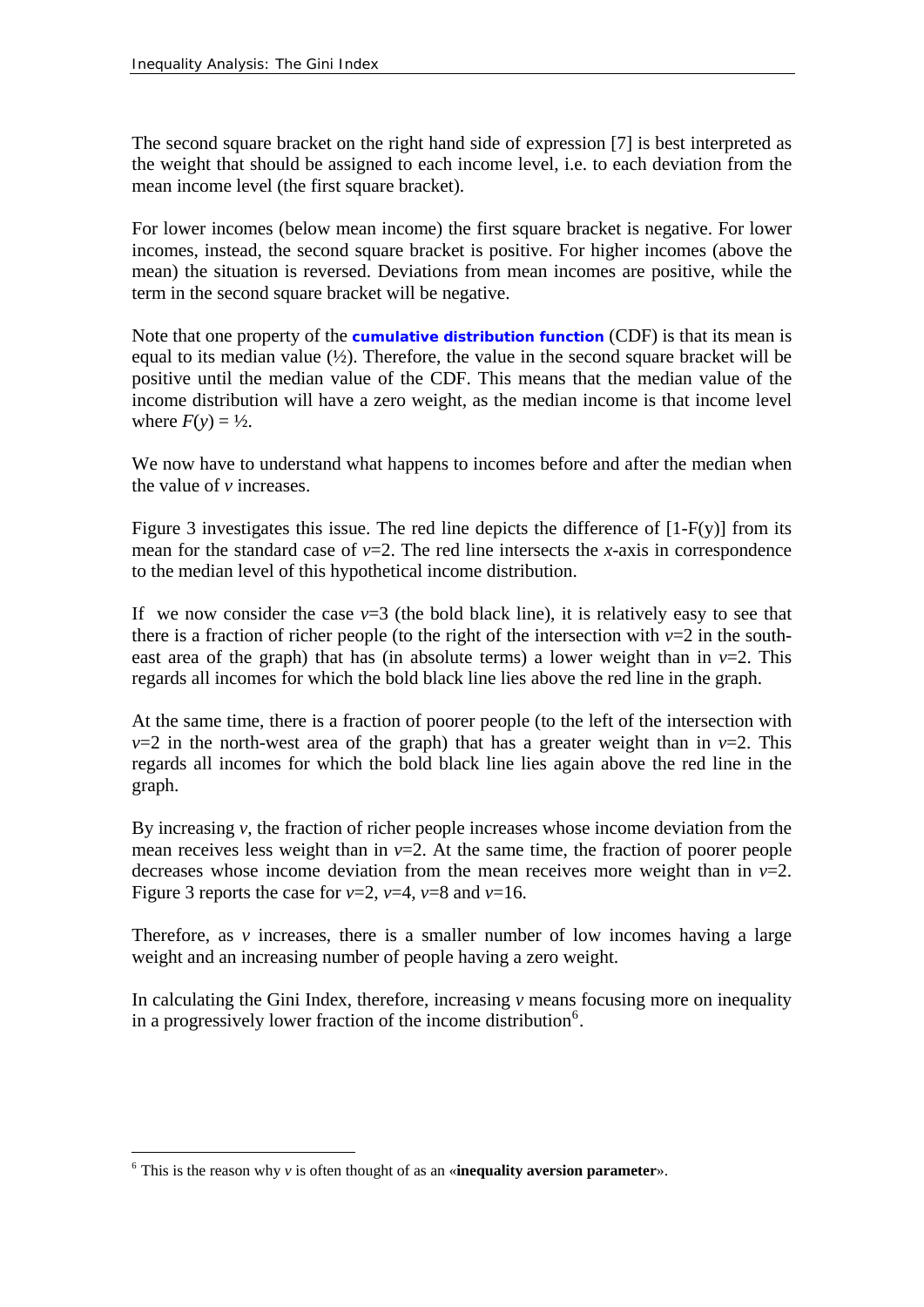

#### **Figure 3: Weighting schemes in the Gini Index**

Hence, the generalised Gini Index gives more flexibility to the evaluation of development programs and policies than the standard Gini Index, because of the possibility to embody different degrees of inequality aversion.

To best interpret this issue, it is worth using the example described in Table 1.

|            |  |  |  | Table 1: An example of the implicit weighting scheme in the generalised |
|------------|--|--|--|-------------------------------------------------------------------------|
| Gini Index |  |  |  |                                                                         |

| Individuals | Incomes | F(y) | $1-F(y)$ | $[1-F(y)]v-$<br>$v = 2$ | $[1-F(y)]v-$<br>$v = 4$ | Incomes:<br>deviations<br>from the<br>mean | $[1-F(y)]$ v-1<br>$v=2$ :<br>deviations<br>from the<br>mean | $[1 - F(y)]$ v-1<br>$v=4$ :<br>deviations<br>from the<br>mean | Implicit<br>weighting<br>scheme with<br>$v = 2$ | Implicit<br>weighting<br>scheme with<br>$v = 4$ |
|-------------|---------|------|----------|-------------------------|-------------------------|--------------------------------------------|-------------------------------------------------------------|---------------------------------------------------------------|-------------------------------------------------|-------------------------------------------------|
|             | 1.000   | 0.20 | 0.80     | 0.80                    | 0.51                    | $-2.000$                                   | 0.40                                                        | 0.45                                                          | 2.0                                             | 8.0                                             |
| 2           | 2.000   | 0.40 | 0.60     | 0.60                    | 0.22                    | $-1.000$                                   | 0.20                                                        | 0.15                                                          | 1.5                                             | 3.4                                             |
|             | 3.000   | 0.60 | 0.40     | 0.40                    | 0.06                    | $\Omega$                                   | 0.00                                                        | 0.00                                                          | 1.0                                             | 1.0                                             |
|             | 4.000   | 0.80 | 0.20     | 0.20                    | 0.01                    | 1.000                                      | $-0.20$                                                     | $-0.06$                                                       | 0.5                                             | 0.1                                             |
| 5           | 5,000   | 1.00 | 0.00     | 0.00                    | 0.00                    | 2.000                                      | $-0.40$                                                     | $-0.06$                                                       | 0.0                                             | 0.0                                             |
| Mean        | 3.000   | 0.60 | 0.40     | 0.40                    | 0.06                    |                                            |                                                             |                                                               |                                                 |                                                 |

Table 1 reports a hypothetical distribution of income with five individuals. For each level of income, the third and the fourth column report the calculation of *F*(*y*) and  $(1-F(y))$ , respectively. The fifth and the sixth columns give the result of applying  $v=2$ and *v*=4 to the outcome of the fourth column.

Note, that *v*=2 corresponds to the standard Gini Index, while *v*=4 should correspond to weighting more people with low incomes.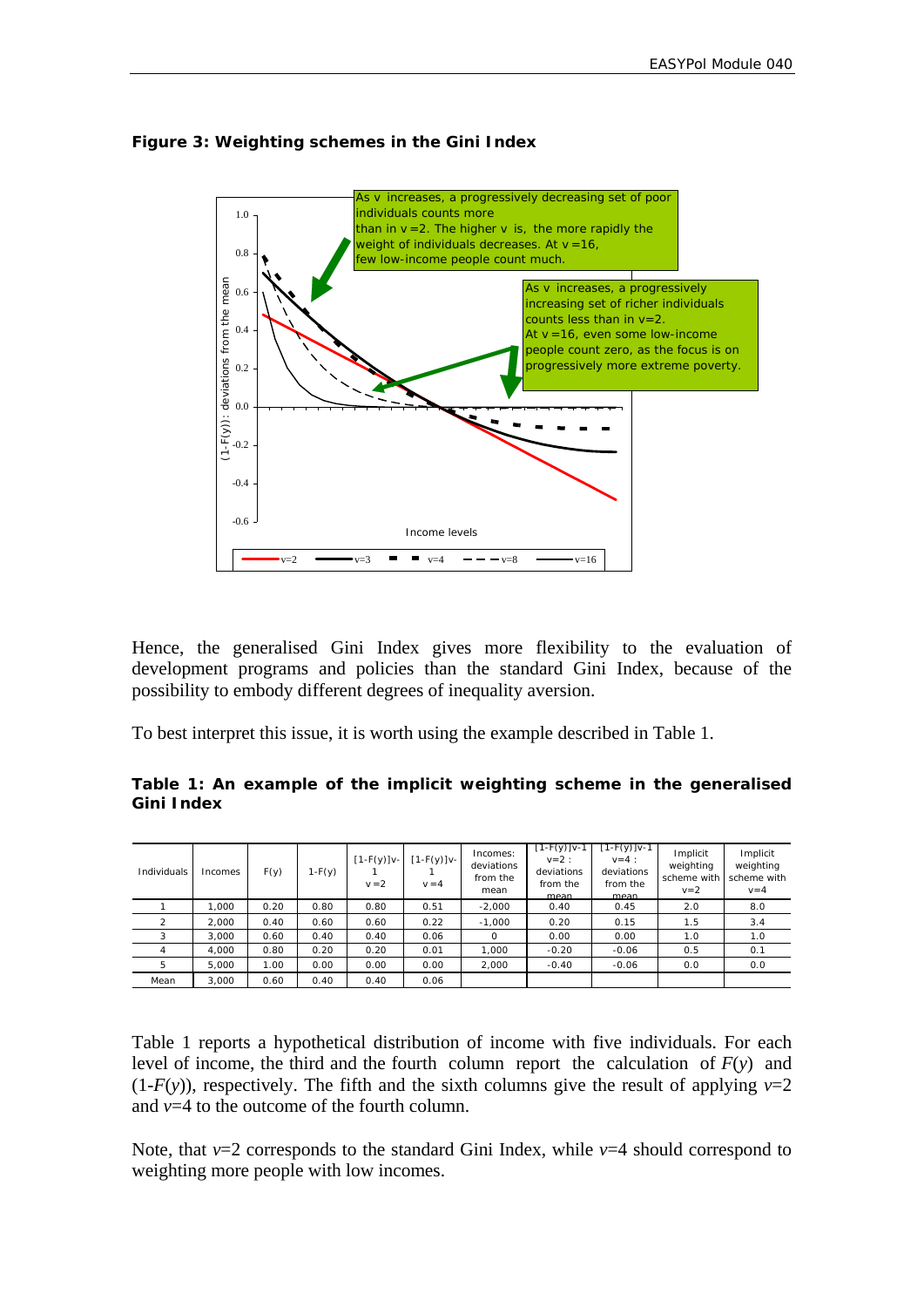The seventh column reports the deviation of each income from average income. For low incomes, this deviation is negative, while it is positive for higher incomes. We must just recall that this is a part of the covariance term in [\[7\].](#page-9-0)

The eighth and the ninth columns calculate the deviations from the mean of the other part of the covariance term in [formula \[7\]](#page-9-0). What should we look for when comparing these columns? We can easily see that the «weight» assigned to the lowest incomes is greater with  $v=4$  than with  $v=2$ . At the same time, the weight of the richest individual goes rapidly to zero with *v*=4.

One way to derive the implicit weighting scheme of the Gini Index is to set the ratio of the value of the function  $(1-F(y))^{v-1}$  at any income level compared with the value of the same function at the median level of income.

For  $v=2$  and  $v=4$ , this calculation is reported in the last two columns of Table 1. At  $v=2$ , twice as much contribution to the calculation of the Gini Index, would be attached to the lowest income (compared with the median income). With  $v=4$ , eight times as much contribution would instead be attached to the lowest income. Also note that the contribution of the highest incomes is lower at *v*=4.

#### **4. A STEP-BY-STEP PROCEDURE TO CALCULATE THE GINI INDEX**

#### **4.1 The Gini Index**

To illustrate the step-by-step procedure to build the Gini Index, we can refer to Figure 4. Note that this Figure is built by referring to [formula \[2\]](#page-8-0), above.

The starting point is to sort the income distribution by income level (Step 1).

In Step 2 we must calculate the cumulative income distribution.

In Step 3 we can obtain the cumulative proportion of income  $(q_i)$  by dividing each cumulative income by total income.

Step 4 gives the cumulative proportion of population  $(p_i)$ . We must rank individuals in an increasing order assigning rank 1 to the individual with the lowest income and rank "n" to the one with the highest income, and then dividing by n.

In Step 5 we must compute the areas of the polygons  $Z_1, Z_2, Z_3, \ldots, Z_n$ . The first one is a triangle, the rest are trapeziums (apply the formula in the text).

In step 6, all the areas are summed up to obtain the area under the Lorenz Curve  $(Z)$ , then the Gini Index  $G=1-2Z$  is computed.

Figure 4 presents the usual flow-chart to implement this step-by-step procedure.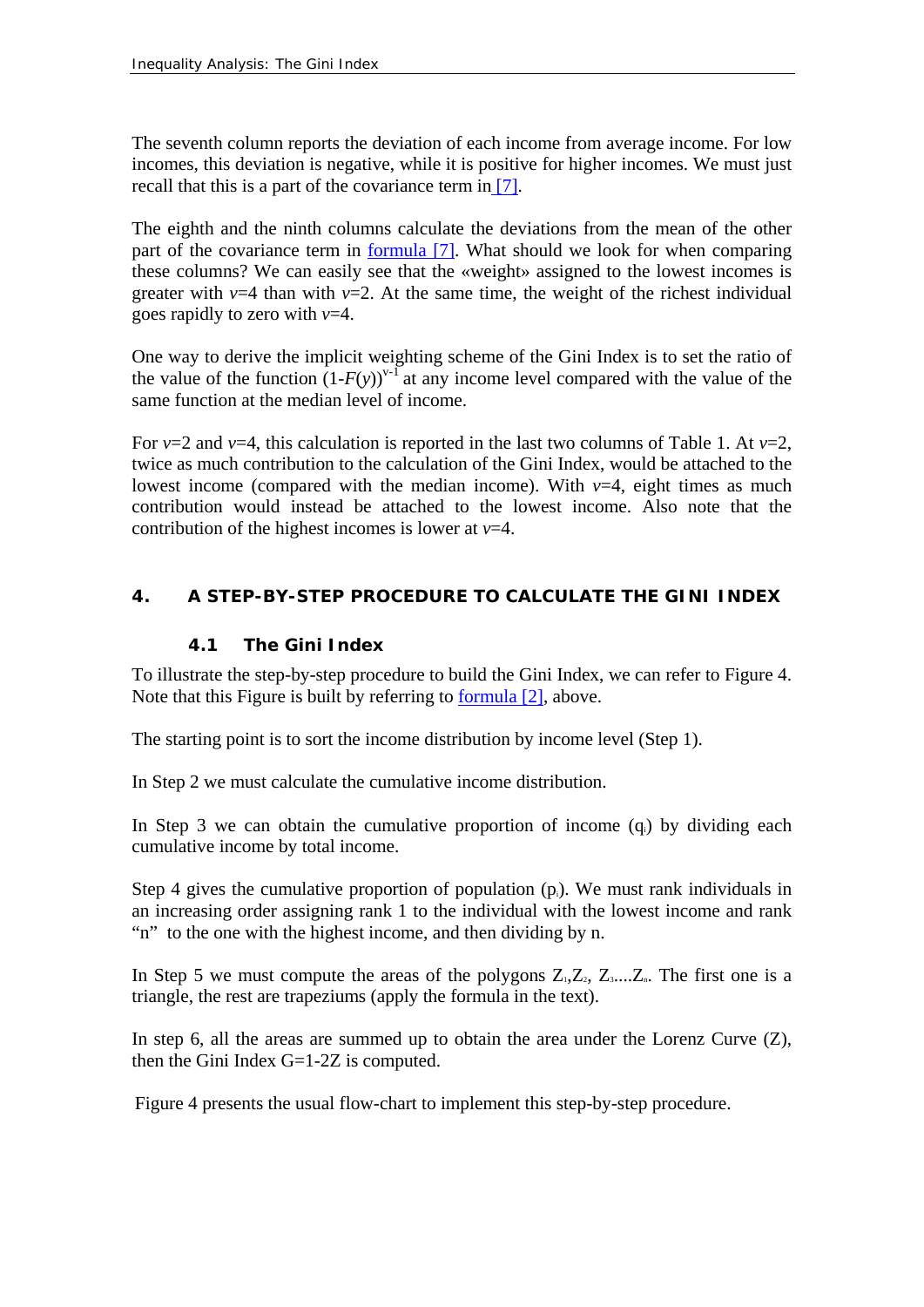#### **Figure 4: A step-by-step procedure to calculate the Gini Index**



However, an alternative formula to calculate the Gini Index directly has been provided in the text (see formula  $[4]$ ), based on the covariance term. It is therefore worth explaining the step-by-step procedure to calculate the Gini Index in this alternative way. Figure 5 illustrates.

#### **Figure 5: A step-by-step procedure to calculate the Gini Index with the covariance formula**



In particular, Step 1, as usual, asks us to sort the income distribution by income levels.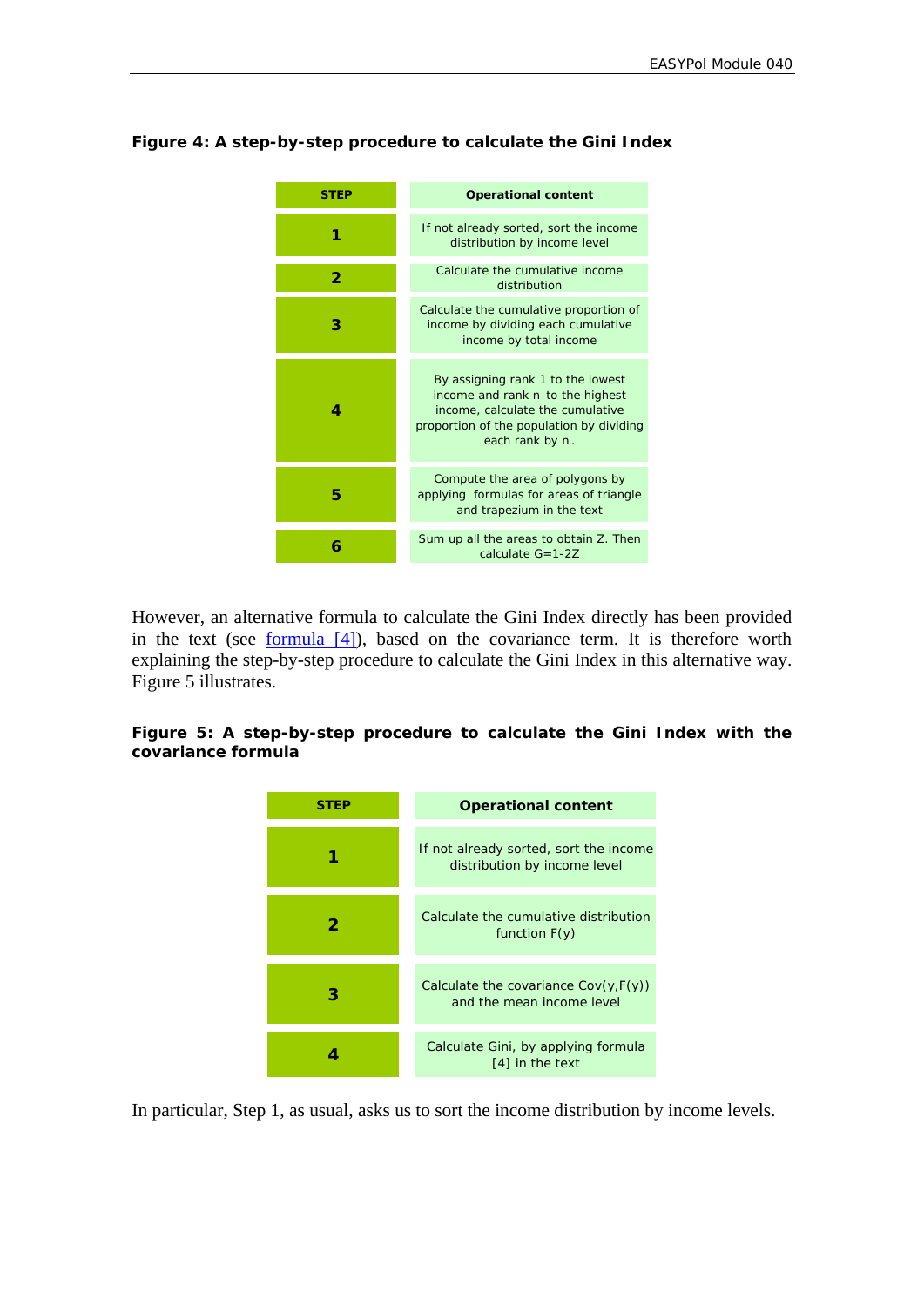Step 2 asks us to calculate the CDF  $F(y)$ <sup>[7](#page-14-0)</sup>.

Step 3 only asks us to take the covariance between the distribution of income levels and the cumulative distribution function and the mean income level, which is used in the denominator of [formula \[4\].](#page-9-0)

Finally, Step 4 is the direct application of [formula \[4\]](#page-9-0) in the text.

#### **4.2 The generalised Gini Index**

Figure 6 reports the steps required to calculate the generalised version of the Gini Index.

```
Figure 6: A step-by-step procedure to calculate the generalised Gini Index
```

| STFP | <b>Operational content</b>                                                                        |
|------|---------------------------------------------------------------------------------------------------|
|      | If not already sorted, sort the income<br>distribution by income level                            |
| 2    | Calculate the cumulative distribution<br>function $F(y)$                                          |
| 3    | For each income, calculate 1-F(y)                                                                 |
| 4    | Choose the value of the inequality aversion<br>parameter v.                                       |
| 5    | Calculate $[1-F(y)]^{V-1}$                                                                        |
| 6    | Calculate the covariance:<br>Cov[y, $(1-F(y))^{v-1}$ ] and the mean of the<br>income distribution |
|      | Calculate GINI, by applying the covariance<br>formula [6] in the text                             |

The steps are very similar to those required to calculate the standard Gini Index by the covariance formula. In particular, Step 1 and Step 2 are identical.

For convenience, because of the way in which the formula is expressed, Step 3 asks us to calculate, for each income level, the value of one minus the value of the cumulative distribution function at that point.

Step 4 is the most characteristic element of this procedure, as it asks us to choose the value of the parameter of inequality aversion *v*. We must just recall that higher values of *v* indicate more inequality aversion.

 $\overline{a}$ 

<span id="page-14-0"></span><sup>&</sup>lt;sup>7</sup> See EASYPol Module 007:<u> *Impacts of Policies on Poverty: Basic Poverty Measures*</u>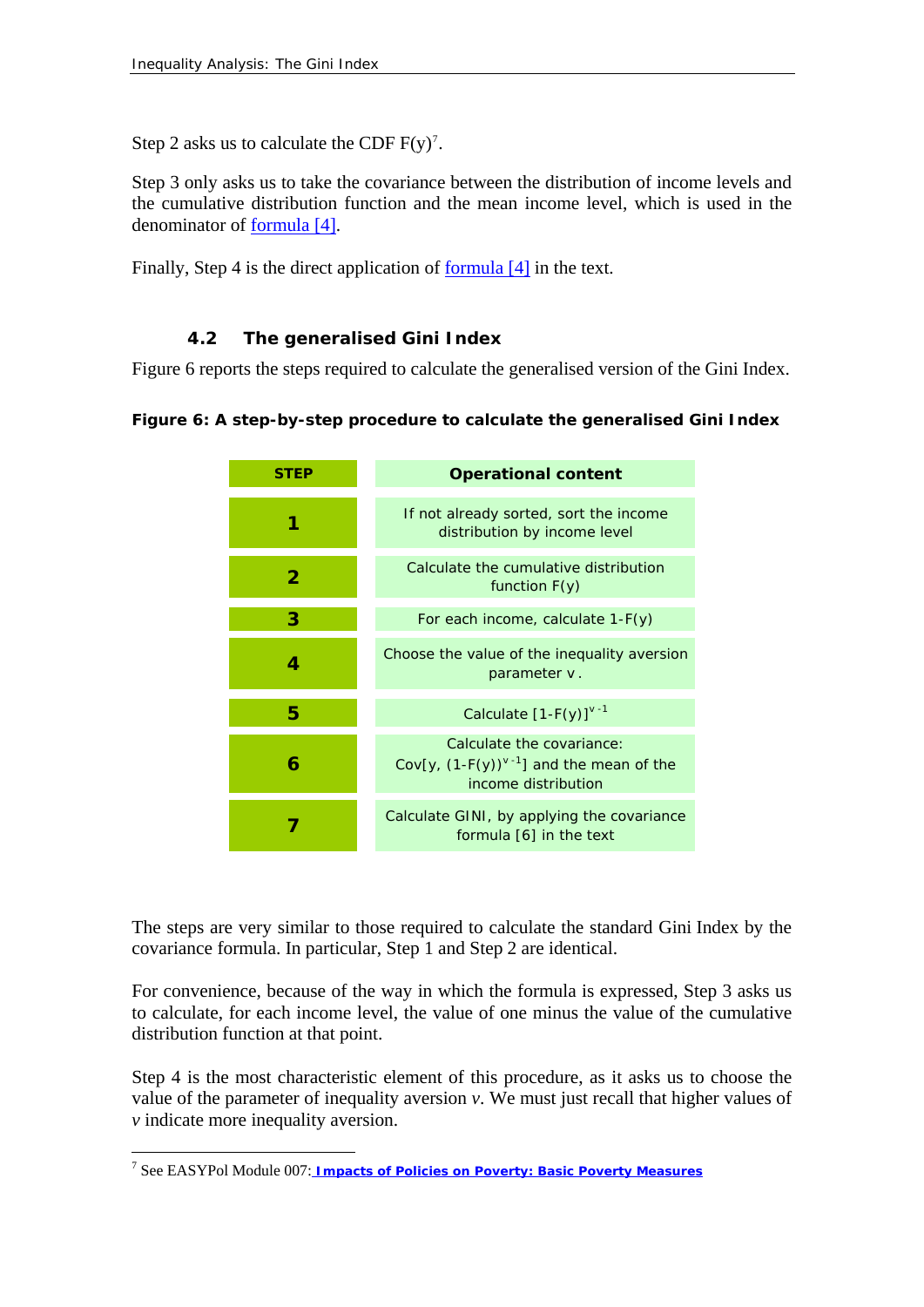Step 5 asks us to calculate one element of the covariance term, namely the value of (1-  $F(v)$ <sup>y-1</sup>.

In Step 6 we have to calculate the full covariance and the average income. This opens the way to apply [formula \[6\]](#page-9-0) in the text to get the generalised Gini Index (Step 7).

#### **5. A NUMERICAL EXAMPLE OF HOW TO CALCULATE THE GINI INDEX**

#### **5.1 The standard Gini Index with the Lorenz derivation**

The calculation of the Gini Index in its Lorenz Curve derivation may be appreciated by looking at Table 2. In this Table, we assume the existence of an income distribution with five individuals (and five incomes).

Step 1 just asks us to sort this income distribution by income level. Step 2, instead, asks us to calculate the cumulative distribution of income. The final point of this calculation is therefore 15,000 units of income, i.e. total income in the economy.

#### **Table 2: A numerical example to calculate the Gini Index (Lorenz derivation)**



Step 3 transforms the cumulative income distribution into a cumulative proportion of income. The final point is now 1. We must just recall that these values are the  $q_i$ 's introduced in [section 3.1](#page-5-2) above.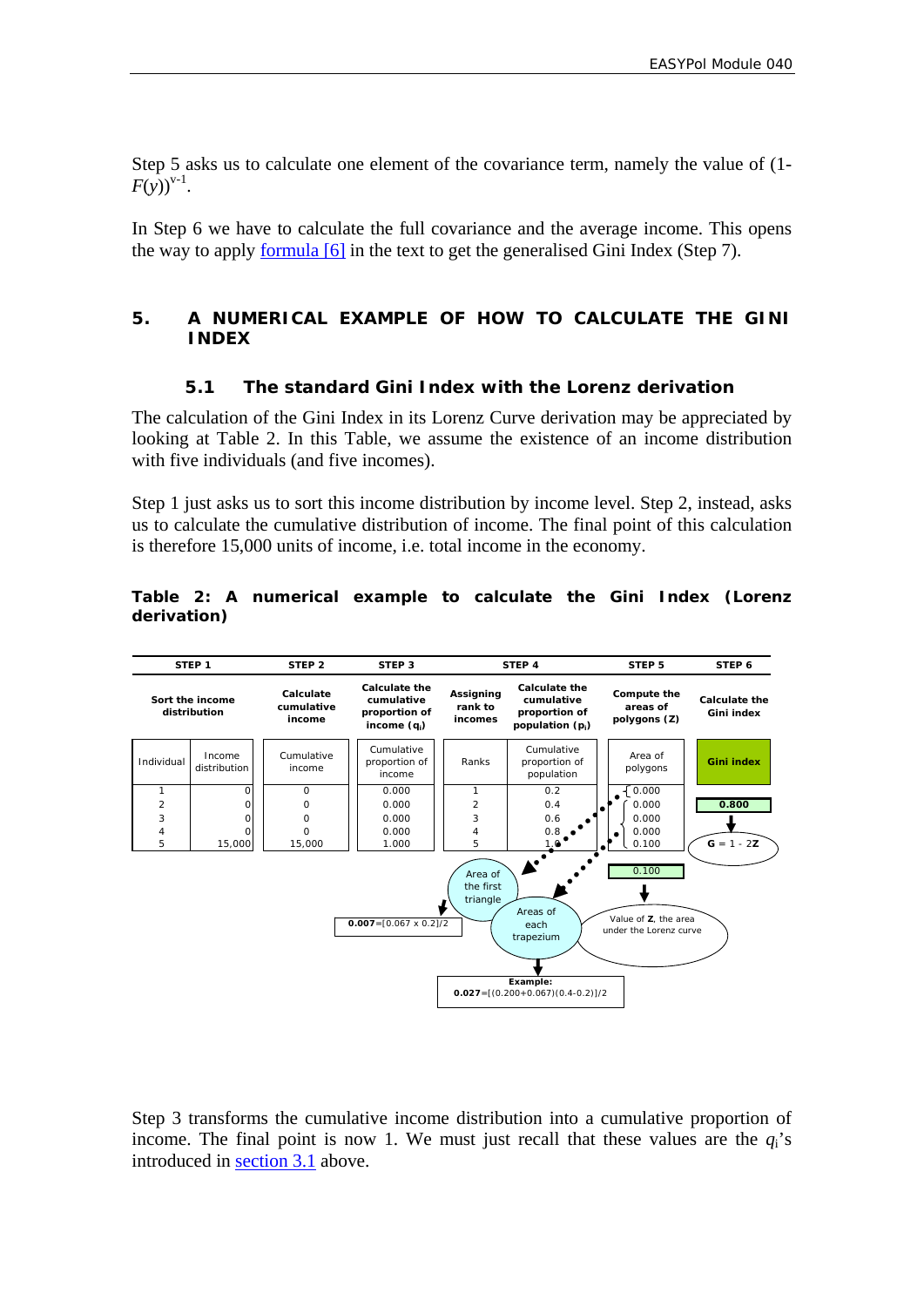According to the sort of the income distribution made in Step 1, an increasing rank (from 1 to  $n$ ) is assigned to each income (Step 4). These ranks are then transformed in the cumulative proportion of the population. This calculation gives the  $p_i$ 's discussed in [section 3.1](#page-5-2) above.

Having both *q* and *p* for all income levels, we can calculate the area of the polygons below the Lorenz Curve. We must just remember that the first is a triangle and the others are trapeziums. Step 5 accomplishes this task by applying the formulas developed in [section 3.1](#page-5-2). The sum of all these areas gives *Z*, the total area under the Lorenz Curve.

Finally, Step 6 is the mechanical application of [formula \[6\]](#page-9-0) in the text. The resulting Gini Index is **0.267**.

#### **5.2 The standard Gini Index with the covariance formula**

Table 3 reports a numerical example to calculate the Gini Index according to the covariance [formula \[4\],](#page-9-0) included in the text. In this case, the steps are reduced.

Step 1 is the same as before: just sort the income distribution by income level. Step 2 asks us to calculate the cumulative distribution function  $F(y)$ . Step 3 asks us to calculate the two essential parameters to apply the covariance formula: the covariance between income levels and the cumulative distribution function (whose value is 400 in the example); and the mean income level, which is 3,000 income units.

|                | STEP <sub>1</sub>                         | STEP <sub>2</sub>                                              | STEP <sub>3</sub>                                   |                                          | STEP <sub>4</sub>                                |
|----------------|-------------------------------------------|----------------------------------------------------------------|-----------------------------------------------------|------------------------------------------|--------------------------------------------------|
|                | Sort the income<br>distribution           | Calculate the<br>cumulative<br>distribution<br>function $F(y)$ | <b>Calculate the</b><br>covariance Cov<br>(y, F(y)) | Calculate<br>the mean<br>income<br>level | <b>Calculate Gini</b><br>by using<br>formula [4] |
| Individual     | $A - A$ typical<br>income<br>distribution | Cumulative<br>income<br>distribution                           | Covariance                                          | Mean income                              | Gini                                             |
|                | 1,000                                     | 0.2                                                            |                                                     |                                          |                                                  |
| 2              | 2,000                                     | 0.4                                                            |                                                     |                                          |                                                  |
| 3              | 3,000                                     | 0.6                                                            |                                                     |                                          |                                                  |
| $\overline{4}$ | 4,000                                     | 0.8                                                            |                                                     |                                          |                                                  |
| 5              | 5,000                                     | 1.0                                                            | 400                                                 | 3,000                                    | 0.267                                            |

**Table 3: A numerical example to calculate the Gini Index with the covariance formula** 

By applying [formula \[4\]](#page-9-0) in the text, we can obtain a value of the Gini Index equal to **0.267** (of course, the same as in Table 2!).

#### **5.3 The generalised Gini Index**

Using the covariance formula, we have explained that the standard Gini Index may be made sensitive to a given degree of inequality aversion. Table 4 reports an example of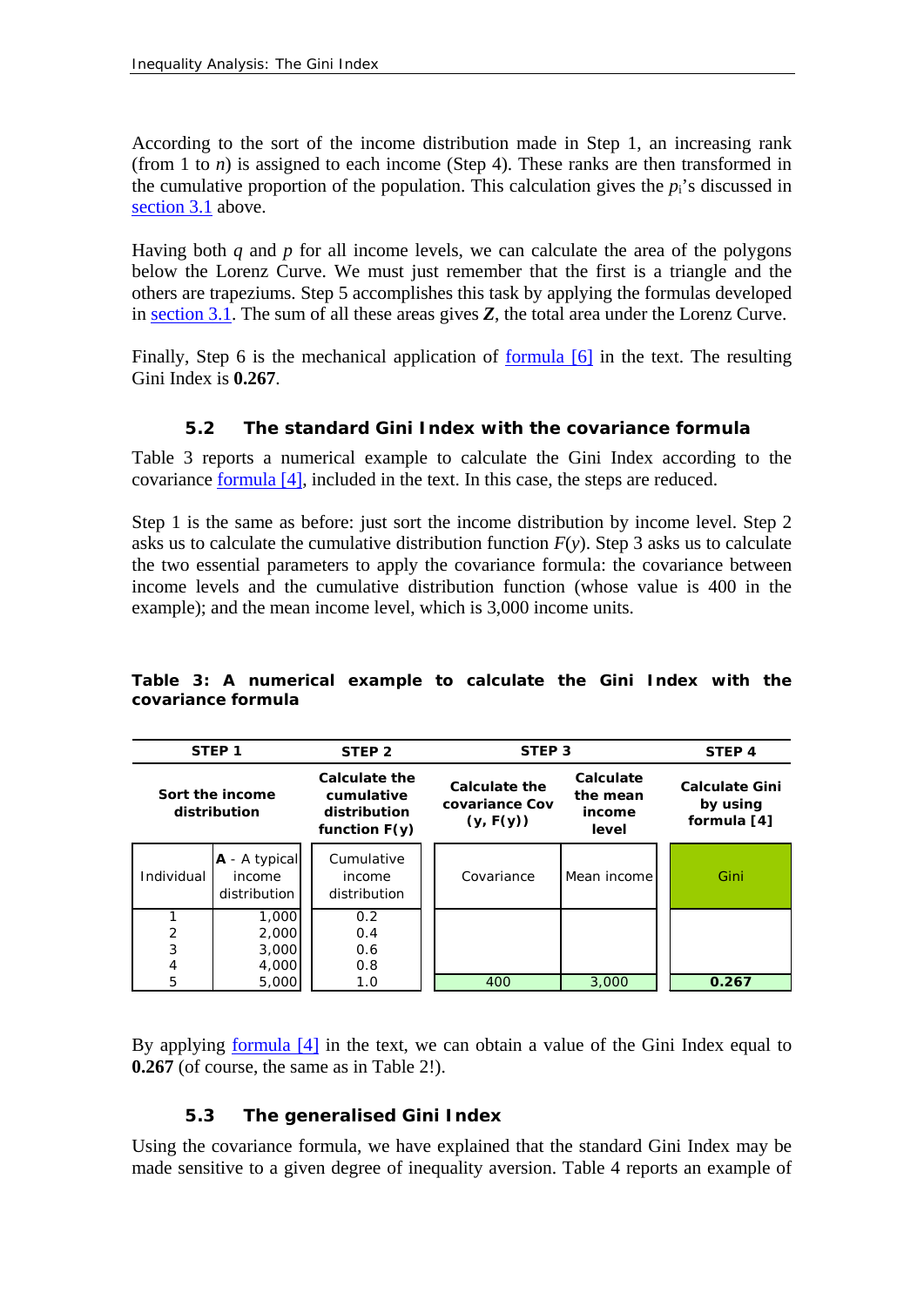how to cope with this generalisation, using the same income distribution as in Tables 2 and 3.

| STEP <sub>1</sub> |                                              | STEP <sub>2</sub>                                              | STEP <sub>3</sub>     | STEP <sub>4</sub> | STEP <sub>5</sub>                 | STEP 6                                                |                                          | STEP <sub>7</sub>                          |
|-------------------|----------------------------------------------|----------------------------------------------------------------|-----------------------|-------------------|-----------------------------------|-------------------------------------------------------|------------------------------------------|--------------------------------------------|
|                   | Sort the income<br>distribution              | Calculate the<br>cumulative<br>distribution<br>function $F(y)$ | Calculate 1 -<br>F(y) | Choose v          | Calculate<br>$[1 - F(y)]^{(v-1)}$ | <b>Calculate the</b><br>covariance<br>Cov $(y, F(y))$ | Calculate<br>the mean<br>income<br>level | Calculate Gini,<br>by using<br>formula [4] |
| Individual        | $A - A$<br>typical<br>income<br>distribution | Cumulative<br>income<br>distribution                           | $1 - F(y)$            | v                 | $[1 - F(y)]^{(v-1)}$              | Covariance                                            | Mean<br>income                           | Gini                                       |
|                   | 1,000                                        | 0.2                                                            | 0.8                   |                   | 0.51                              |                                                       |                                          |                                            |
| $\overline{2}$    | 2,000                                        | 0.4                                                            | 0.6                   |                   | 0.22                              |                                                       |                                          |                                            |
| 3                 | 3,000                                        | 0.6                                                            | 0.4                   |                   | 0.06                              |                                                       |                                          |                                            |
| 4                 | 4,000                                        | 0.8                                                            | 0.2                   |                   | 0.01                              |                                                       |                                          |                                            |
| 5                 | 5,000                                        | 1.0                                                            | 0.0                   |                   | 0.00                              | $-246$                                                | 3,000                                    | 0.246                                      |

**Table 4: A numerical example to calculate the generalised Gini Index** 

Steps 1 and 2 are identical to those already discussed in Table 3. Step 3, instead, asks us to calculate the values of one minus the cumulative distribution function. Step 4 introduces the parameter of inequality aversion  $v$ , which we have chosen to be 4. Any amount calculated in Step 3 is therefore raised at the power of (**v**-1), i.e. **3** (Step 5). Step 6 calculates the two essential parameters: the covariance term (-246 in the example) and the mean income  $(3,000)$ . Step 7 applies [formula \[6\]](#page-9-0) in the text, giving rise to a Gini Index of **0.246**. Note that this value is different from that obtained with the standard Gini Index, as different weights have now been attached to the same incomes.

#### **6. THE MAIN PROPERTIES OF THE GINI INDEX**

This section will describe the main properties of the Gini Index in terms of the axioms it  $respects<sup>8</sup>$  $respects<sup>8</sup>$  $respects<sup>8</sup>$ .

As most of the properties are common to both the standard and the generalised Gini Index, the discussion will be carried out under a common heading. The main differences among the two indices will however be underlined.

The main properties of the Gini Index are:

 $\overline{a}$ 

 *G* **has zero as lower limit for any** *v*. When all incomes are equal, the covariance between income levels and the cumulative distribution function is zero. The Gini Index is therefore zero. With regard to the geometrical interpretation of the standard Gini Index, note that when all incomes are equal, the Lorenz Curve is equal to the equidistribution line. Therefore, the sum of areas of the polygons (*Z*) is equal to ½, i.e. the sum of the triangle under the Lorenz Curve. Therefore, the Gini Index (**1– 2***Z*) is equal to zero.

<span id="page-17-0"></span><sup>8</sup> See EASYPol Module 054 *[Policy Impacts on Inequality: Inequality and Axioms for its](http://www/docs/up/easypol/447/Inqulty_axms_msrmnt_054EN.pdf)  [Measurement](http://www/docs/up/easypol/447/Inqulty_axms_msrmnt_054EN.pdf)*, for a discussion of axioms in inequality measurement.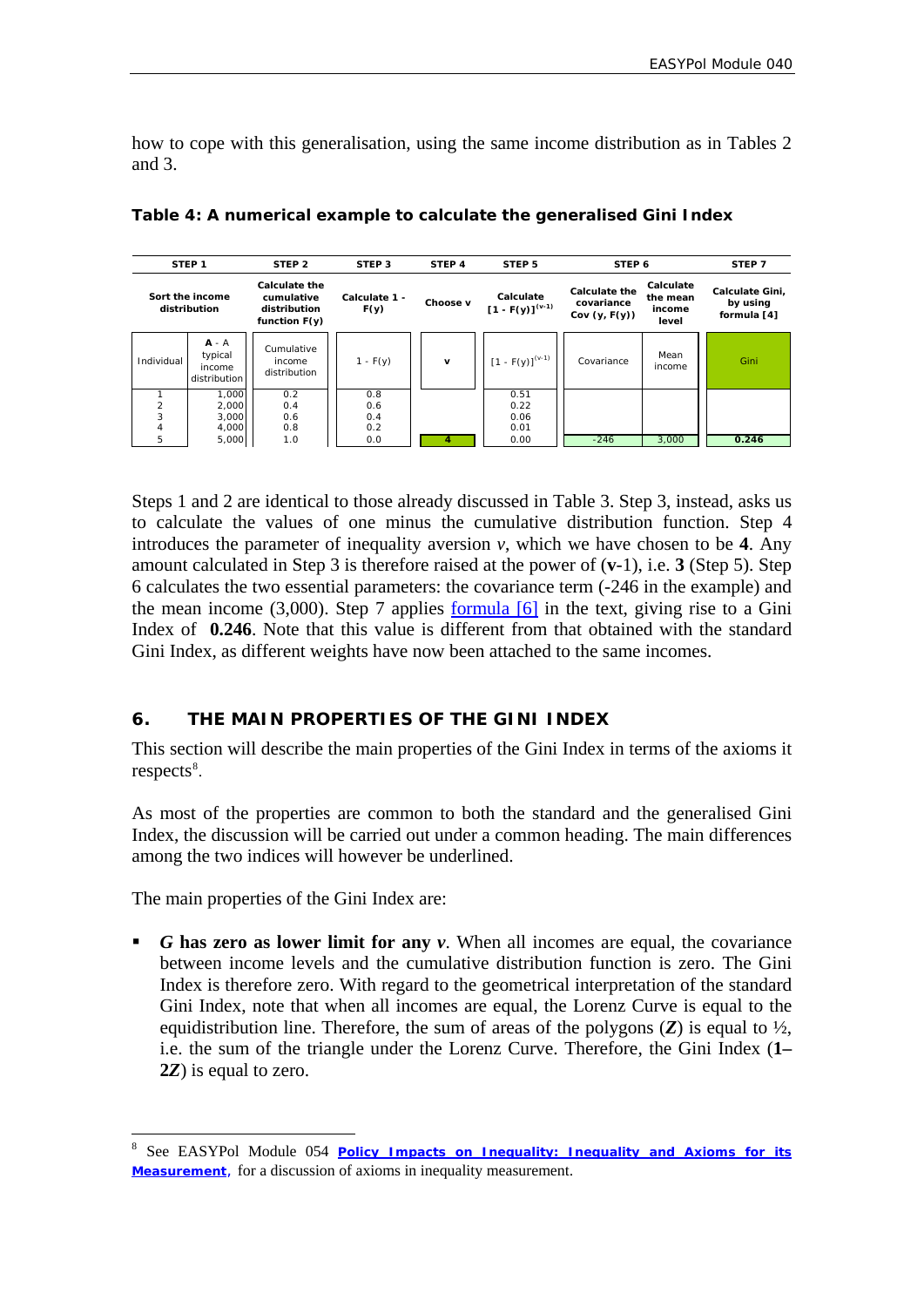- *n* **n The standard Gini Index** *G* **has**  $\frac{n-1}{n}$  **as upper limit. The limit of this value, for** very large populations, is **1**. When all incomes are zero except for the last, the last income is also equal to total income,  $y = Y$ . It means that there is only one area to calculate, i.e., the last trapezium. However, for very large populations, this area tends to be smaller. In the limit (i.e. in a continuous framework) the value of the area *Z* tends towards zero. Therefore, the Gini Index tends towards 1. As a generalisation, *G(v)* has *n n v*  $\frac{2 n-1}{2}$  as upper limit. Remember, that the standard Gini Index is one in which *v*=2.
- The Gini Index is **scale invariant**. By multiplying all incomes by a factor  $\alpha$ , the value of the Gini Index *G* does not change. Intuitively, when all incomes are scaled by a common factor, the cumulative distribution of income does not change, as a given fraction of population still holds the same fraction of total income. The areas under the Lorenz Curve, therefore, do not change. With regard to the covariance formula, the application of a common factor to all incomes makes the covariance and the average income increase by the same factor. The Gini Index does not change. The same is true for *G(v)*.
- On the other hand, the Gini Index *G* is not **translation invariant**. By adding/subtracting the same amount of money to all incomes, the Gini Index would increase (decrease) accordingly. The same is true for *G(v)*.
- **The Gini Index satisfies the principle of transfers for any**  $v$ **.** If income is redistributed from relatively richer individuals to relatively poorer individuals, both *G* and *G(v)* decrease. The opposite holds true if income is redistributed from relatively poorer to relatively richer individuals. With regard to the standard Gini Index, we note that the size of its change, following a change in any income, depends on the **rank** of the individuals involved in redistribution and on the sample size. It does not depend on the level of individual incomes involved in redistribution, but it depends on total income. In particular, the Gini Index reacts more to redistribution occurring among individuals who have a greater difference in ranks. The same amount of redistribution, indeed, generates a much lower effect if the two individuals have a close rank.

Table 5 illustrates how the main properties of the Gini Index work. In the left panel of the table, there are three simulated income distributions. The first is a «typical one» ranked by income level. The second is where all individuals have the same income. The third is where all individuals have zero income except for the last.

For the typical income distribution **A**, the Gini Index is 0.267. For the equi-distributed incomes **B**, the Gini Index is zero, while for the most concentrated income distribution **C** the Gini Index is 0.8 ( $\frac{n-1}{n} = \frac{1}{n} = 0.8$ 5  $\frac{-1}{-} = \frac{4}{-} =$ *n*  $\frac{n-1}{2} = \frac{4}{7} = 0.8$ ).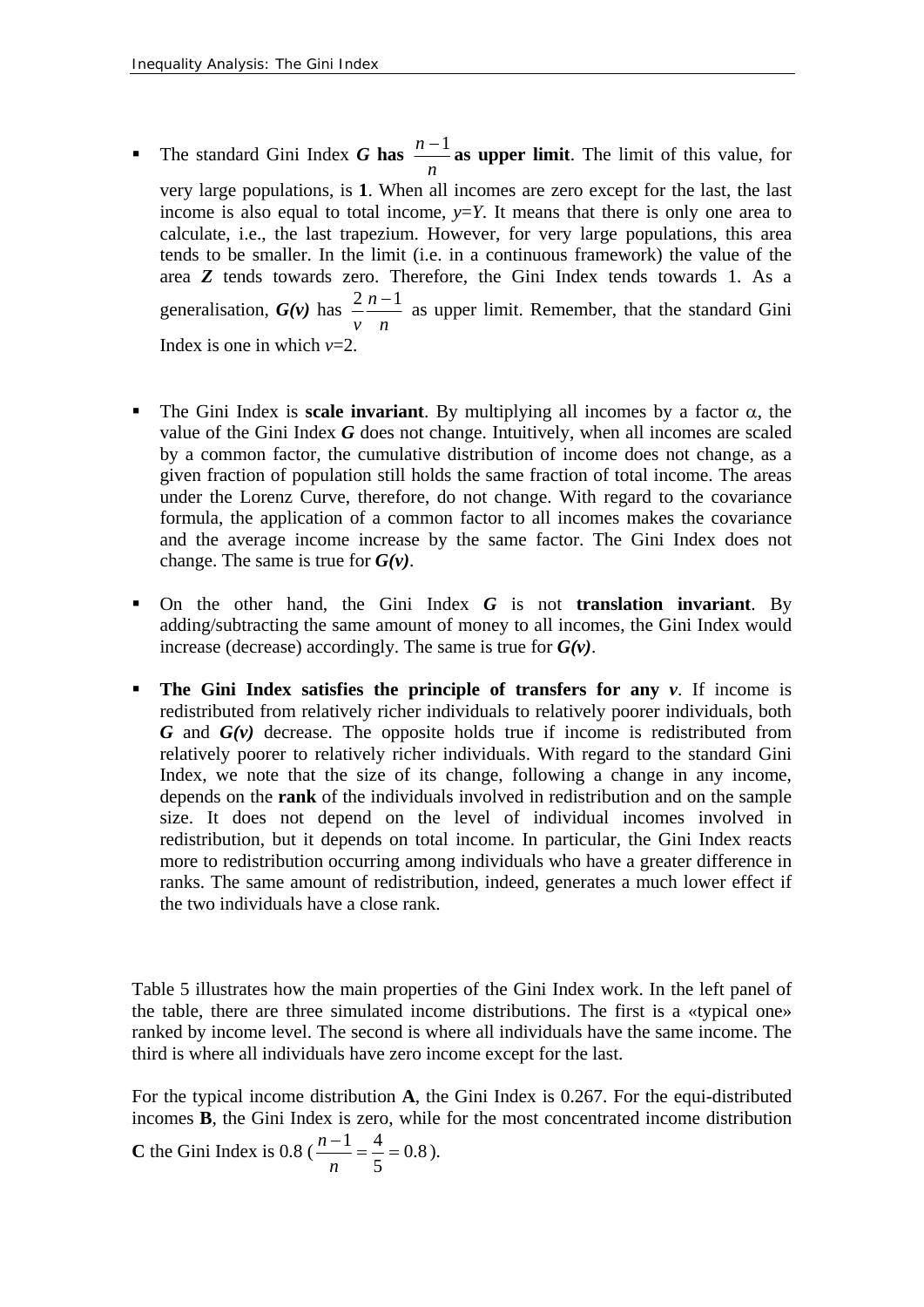If all incomes were increased by 20 per cent, the fifth column of the table shows that the Gini Index would be unchanged (0.267). This is the property of **scale invariance**. This is not the case when all incomes are increased by the same absolute amounts (e.g. 2,000 income units in the text). In this case, Table 5 shows that the Gini Index would be lower (0.160). The Gini Index is not **translation invariant**.

The Gini Index satisfies the **principle of transfers**. If we redistribute, say, 500 income units from the richest to the poorest individuals, the Gini Index would be lower (0.213) in the text. Note that the same transfers, when occurring between individuals having closer ranking (the last column of Table 5), still gives rise to a lower Gini Index (0.253) but higher than in the previous case (0.213). This shows that the Gini Index is more sensitive to transfers occurring among individuals having distant ranks.



#### **Table 5: The main properties of the Gini Index**

#### **7. LORENZ INTERSECTION AND THE GINI INDEX**

We have explained that the Gini Index may be Lorenz-derived. In other terms, the Gini Index is Lorenz consistent. However, it is worth recalling that the ordering provided by Lorenz Curves, in particular by **[Lorenz dominance](http://www.fao.org/tc/easypol/output/glossary_term.asp?id=14922)**, is a *partial ordering*, as when Lorenz Curves do not cross anything we can say which income distribution has more inequality.

The Gini Index, instead, provides for a *complete ordering*, as it reduces the whole income distribution to a single number.

The basic difference between the two approaches can be appreciated by considering a case in which Lorenz Curves cross. For example, let us consider the two income distributions reported in Table 6. Incomes are distributed differently, but the Gini Index is the same (0.200).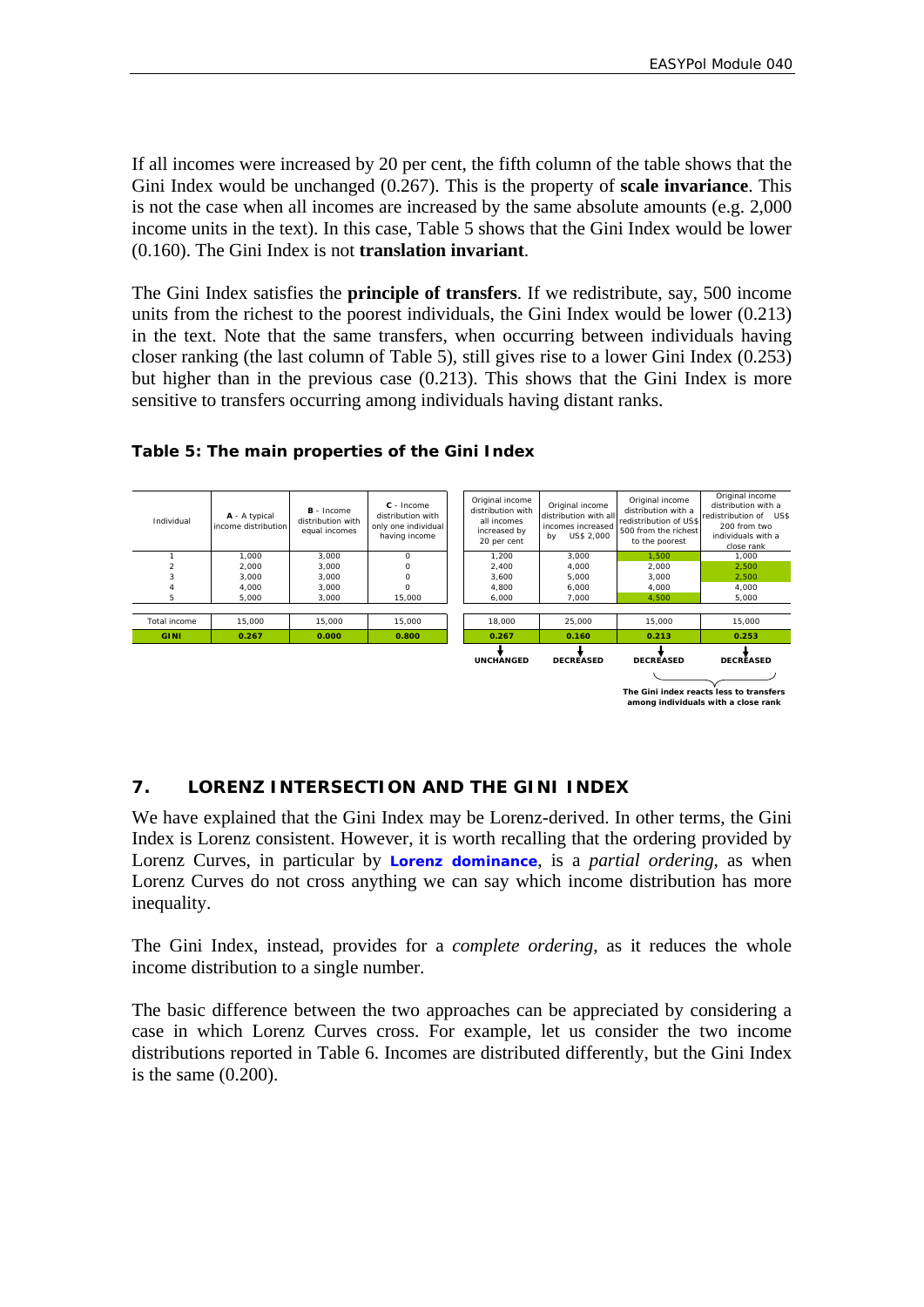| Individuals         | Income<br>distribution X | Income<br>distribution Y |
|---------------------|--------------------------|--------------------------|
|                     | 2,000                    | 900                      |
| 2                   | 3,000                    | 4,000                    |
| 3                   | 4,000                    | 4,800                    |
|                     | 5,000                    | 4,800                    |
| 5                   | 6,000                    | 5,500                    |
|                     |                          |                          |
| <b>Total income</b> | 20,000                   | 20,000                   |
| Gini                | 0.200                    | 0.200                    |

#### **Table 6: Two income distributions with the same Gini Index**

These two income distributions give rise to Lorenz Curves as depicted in Figure 7. Lorenz Curves intersect, therefore they cannot be used to rank income inequality among these two income distributions. But the way they intersect is such that the area before the intersection and the area after the intersection are of the same value. This give rise to the same Gini Index, even in the presence of quite different income distributions.

#### **Figure 7: An intersection of Lorenz Curves**

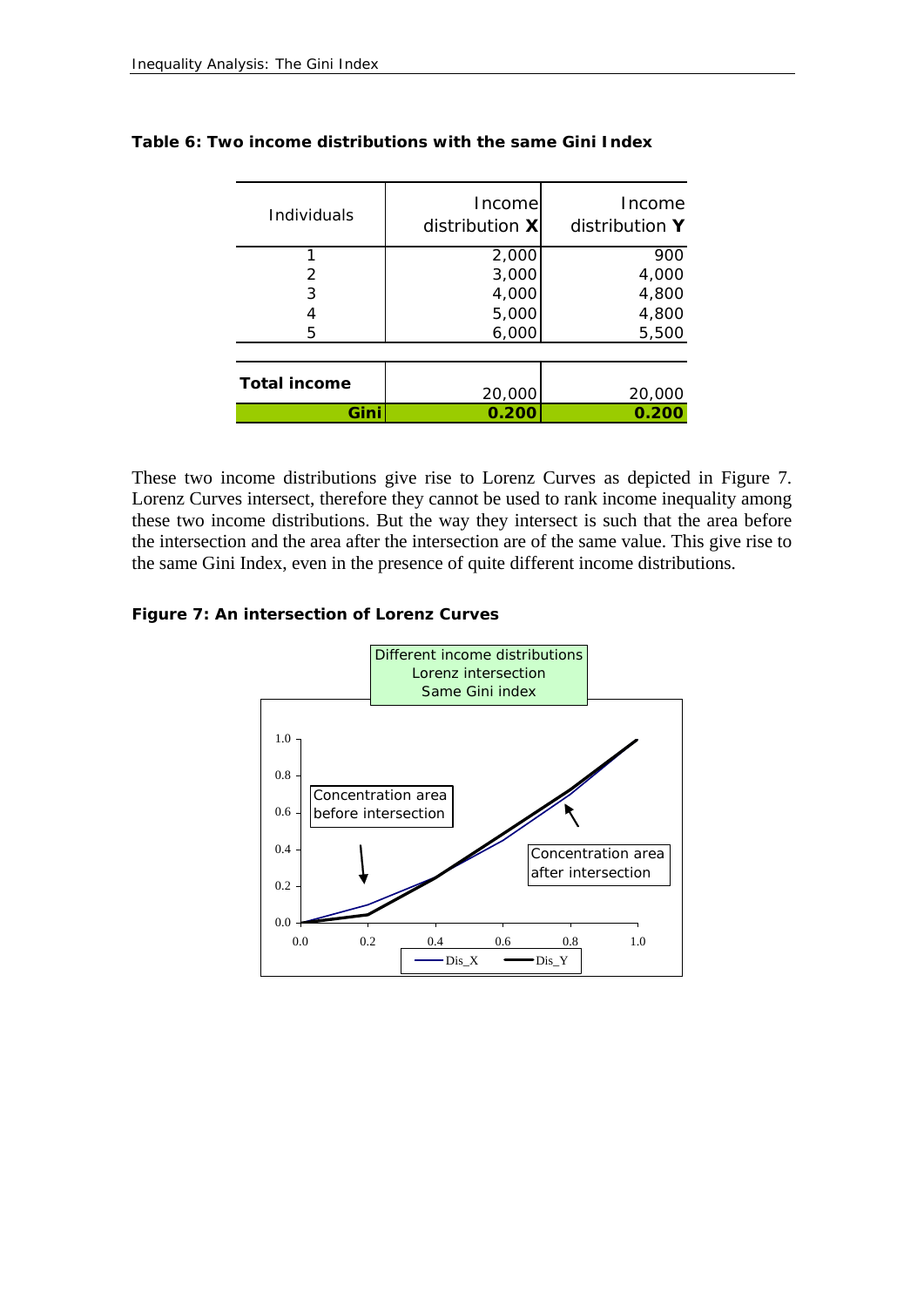#### <span id="page-21-0"></span>**8. A SYNTHESIS OF THE MAIN PROPERTIES OF THE GINI INDEX AND OF ITS GENERALISED VERSION**

Table 7 gives a synthetic picture of the main properties of the Gini Index and its generalised version. These properties reflect the structure of axioms<sup>[9](#page-21-1)</sup>.

It is worth first noting that the lower limit of the both the standard Gini Index and of its generalised version, is zero, while the higher limit is differentiated. The latter limit is very close to 1 (for very large populations) in the case of the standard Gini Index; it tends towards 2*v* (again for very large populations) in the case of the generalised Gini Index.

Both versions of the Gini Index respect the principle of transfers. However, it is worth recalling that the Gini Index is more sensible for income transfers among individuals having a wide distance in their relative position (ranks) in the income distribution.

Both versions are scale invariant and not translation invariant and respect the principle of population. This structure makes the Gini Index and the generalised version of the same index two indices belonging to the class of relative inequality indexes. In applied works, the characteristics of these indices are very useful, hence the reason why they merit a high appeal.

|       | <b>LOWER</b><br><b>LIMIT</b> | <b>UPPER</b><br><b>LIMIT</b> | Principle of<br>transfers                                     | <b>Scale</b><br>invariance | <b>Translation</b><br>invariance | Principle of<br>population | Index of relative<br>inequality (RII) | Appeal |
|-------|------------------------------|------------------------------|---------------------------------------------------------------|----------------------------|----------------------------------|----------------------------|---------------------------------------|--------|
| Gini  | 0                            | $(n-1)/n$                    | YES, more<br>sensible if<br>individuals have<br>distant ranks | <b>YES</b>                 | <b>NO</b>                        | <b>YES</b>                 | <b>YES</b>                            | High   |
| $G_v$ | 0                            | $(2/v)(n-1)/n$               | YES, more<br>sensible if<br>individuals have<br>distant ranks | <b>YES</b>                 | <b>NO</b>                        | <b>YES</b>                 | <b>YES</b>                            | High   |

#### **9. READERS' NOTES**

#### **9.1 EASYPol links**

Selected EASYPol modules may be used to strengthen readers' background and to further expand their knowledge on inequality and inequality measurement.

This module belongs to a set of modules that discuss how to compare, on inequality grounds, alternative income distributions generated by different policy options. It is part of the modules composing a training path addressing **[Analysis and monitoring of](http://faointb1/easypol/test/browse_by_training_path.asp##)  [socio-economic impacts of policies](http://faointb1/easypol/test/browse_by_training_path.asp##).**

<span id="page-21-1"></span><sup>&</sup>lt;sup>9</sup> As discussed in EASYPol Module 054: *Policy Impacts on Inequality: Inequality and Axioms for [its Measurement](http://www/docs/up/easypol/447/Inqulty_axms_msrmnt_054EN.pdf)*.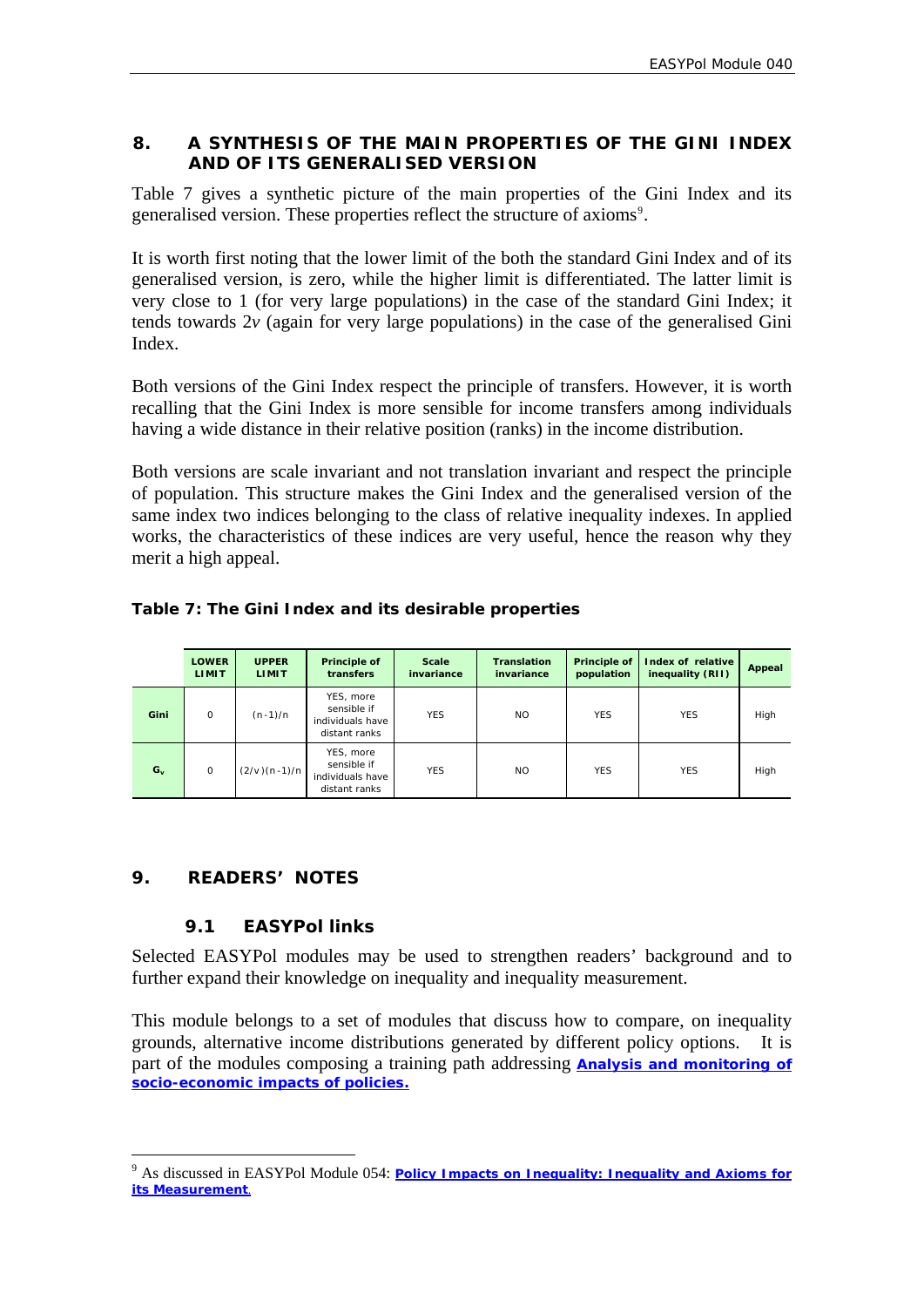The following EASYPol modules form a set of materials logically preceding the current module, which can be used to strengthen users' backgrounds:

- 9 EASYPol Module 000: *[Charting Income Inequality: The Lorenz Curve](http://www.fao.org/docs/up/easypol/302/charting_income_inequality_000EN.pdf)*[,](http://www.fao.org/docs/up/easypol/302/charting_income_inequality_000EN.pdf)
- 9 EASYPol Module 001*: [Ranking Income Distribution with Lorenz Curves](http://www.fao.org/docs/up/easypol/305/swa_lorenz_curves_001EN.pdf)*,
- 9 EASYPol Module 007: *[Impacts of Policies on Poverty: Basic Poverty](http://www.fao.org/docs/up/easypol/323/basic-pov-measures_007EN.pdf)  [Measures](http://www.fao.org/docs/up/easypol/323/basic-pov-measures_007EN.pdf)*
- 9 EASYPol Module 054: *[Policy Impacts on Inequality: Inequality and Axioms](http://www/docs/up/easypol/447/Inqulty_axms_msrmnt_054EN.pdf)  [for its Measurement.](http://www/docs/up/easypol/447/Inqulty_axms_msrmnt_054EN.pdf)*

Issues addressed in this module are further elaborated in the following modules

- 9 EASYPol Module 002: *[Social Welfare Analysis of Income Distributions:](http://www.fao.org/docs/up/easypol/306/swa_gen_lorenzcurves_002EN-1.pdf)  [Ranking Income Distribution with Generalised Lorenz Curves.](http://www.fao.org/docs/up/easypol/306/swa_gen_lorenzcurves_002EN-1.pdf)*
- 9 EASYPol Module 041: *[Social Welfare Analysis of Income Distributions:](http://www/docs/up/easypol/450/social_welfare_functions_041EN.pdf)  [Social Welfare, Social Welfare Functions and Inequality-Aversion](http://www/docs/up/easypol/450/social_welfare_functions_041EN.pdf)*

A case study presenting the use of the Gini Index to measure inequality impacts in the context an agricultural policy impact simulation exercise with real data is reported in the EASYPol Module 042: *[Inequality and Poverty Impacts of Selected Agricultural](http://www.fao.org/docs/up/easypol/320/Paraguay_CS_042EN.pdf)  [Policies: The Case of Paraguay.](http://www.fao.org/docs/up/easypol/320/Paraguay_CS_042EN.pdf)*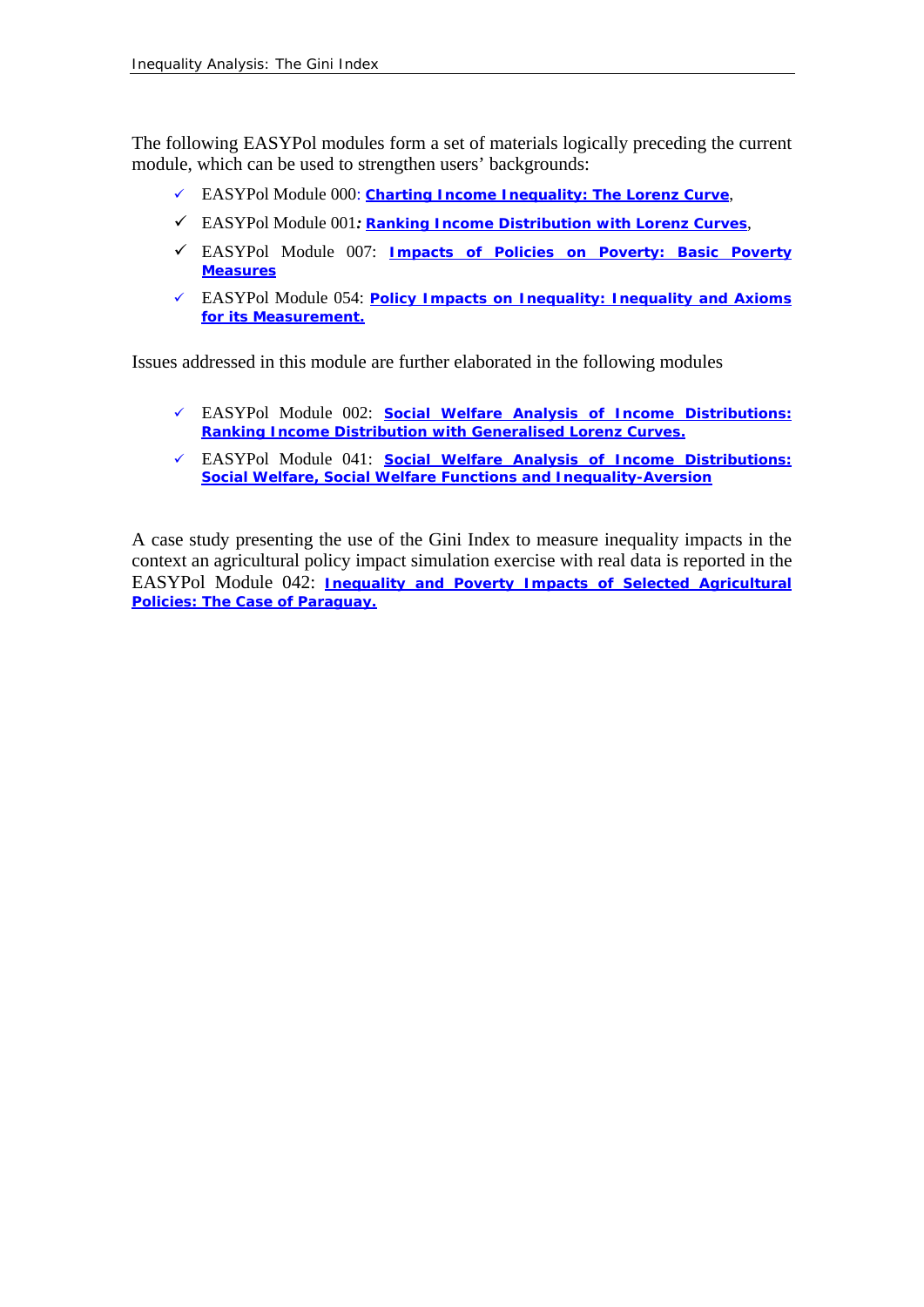#### *10.* **APPENDIX I – ALTERNATIVE WAYS TO CALCULATE THE GINI INDEX**

#### **T***he geometrical derivation of the Gini Index and an alternative formula*

The Lorenz derivation of the Gini Index has a direct correspondence with another, rather cumbersome, way to calculate the Gini Index:

[A.1] 
$$
G = 1 + \frac{1}{n} - \left(\frac{2}{n}\right)\left(\frac{y_n}{Y} + 2\frac{y_{n-1}}{Y} + 3\frac{y_{n-2}}{Y} + ... + n\frac{y_1}{Y}\right)
$$

Note the peculiarity of the last round bracket, where each income share, from the highest to the lowest, is multiplied by the rank of individuals in the income distribution from the lowest to the highest, so that the largest share has rank 1 and the smallest share has rank *n*.

This correspondence is best shown by an example with  $n=3$ . By recalling the definition of *q*'s and *p*'s, we get:

$$
q_0 = \frac{y_0}{Y} = 0; \t p_0 = \frac{0}{n} = \frac{0}{3} = 0
$$
  
\n
$$
q_1 = \frac{0 + y_1}{Y}; \t p_1 = \frac{1}{3}
$$
  
\n
$$
q_2 = \frac{0 + y_1 + y_2}{Y}; \t p_2 = \frac{2}{3}
$$
  
\n
$$
q_3 = \frac{0 + y_1 + y_2 + y_3}{Y} = 1; \t p_3 = \frac{3}{3} = 1
$$

By substituting these values into  $\frac{equation [2]}{2}$  in the text would yield:

$$
[A.2] \quad G_1 = 1 - \left[ \frac{1}{3} \frac{y_1}{Y} + \frac{1}{3} \left( \frac{y_1 + y_2}{Y} + \frac{y_1}{Y} \right) + \frac{1}{3} \left( \frac{y_1 + y_2 + y_3}{Y} + \frac{y_1 + y_2}{Y} \right) \right] = 1 - \left[ \frac{1}{3} \frac{y_3}{Y} + \frac{3}{3} \frac{y_2}{Y} + \frac{5}{3} \frac{y_1}{Y} \right]
$$

Let us call this definition of the Gini Index *G*1.

Now, let us also rewrite expression [A.1] as:

[A.3] 
$$
G_2 = 1 + \frac{1}{3} - \frac{2}{3} \left[ \frac{y_3}{Y} + 2 \frac{y_2}{Y} + 3 \frac{y_1}{Y} \right]
$$

Let us call this definition of the Gini Inde x *G*2.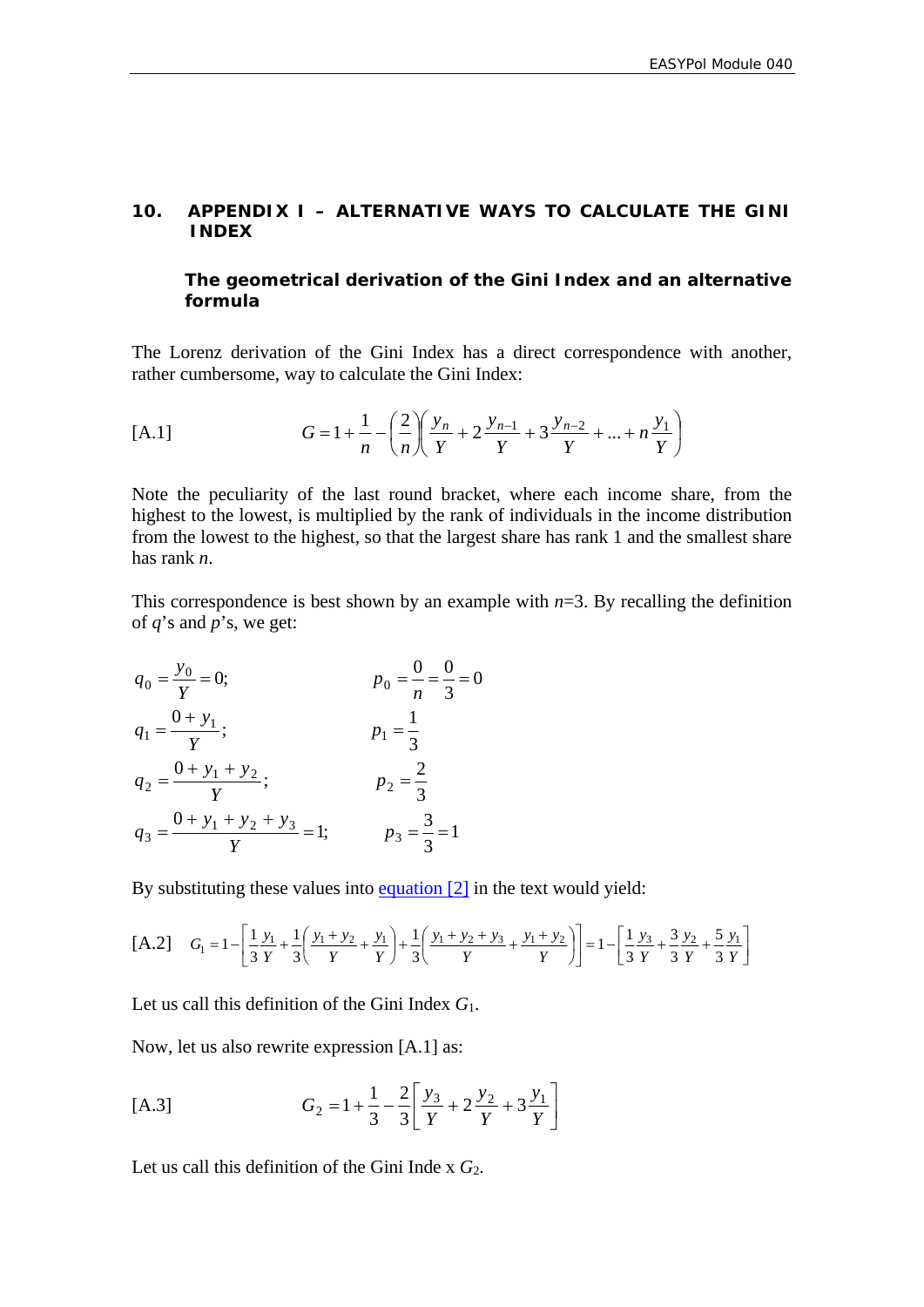Now, let us rewrite [A.2] and [A.3] in a more convenient way, by manipulating the square brackets:

[A.4] 
$$
G_1 = 1 - \left[ \frac{1}{3} \left( \frac{y_3 + y_2 + y_1}{Y} \right) + \frac{2}{3} \frac{y_2}{Y} + \frac{4}{3} \frac{y_1}{Y} \right] = 1 - \frac{1}{3} - \frac{2}{3} \left[ \frac{y_2}{Y} + 2 \frac{y_1}{Y} \right]
$$

$$
\text{[A.5]} \quad G_2 = 1 + \frac{1}{3} - \frac{2}{3} \left[ \left( \frac{y_3 + y_2 + y_1}{Y} \right) + \frac{y_2}{Y} + 2 \frac{y_1}{Y} \right] = 1 + \frac{1}{3} - \frac{2}{3} - \frac{2}{3} \left[ \frac{y_2}{Y} + 2 \frac{y_1}{Y} \right] = 1 - \frac{1}{3} - \frac{2}{3} \left[ \frac{y_2}{Y} + 2 \frac{y_1}{Y} \right]
$$

as the expression in round brackets in both equations is equal to 1 for  $n=3$ . It is quite easy to verify that the two expressions give the same result  $(G_1 = G_2)$ . The formula [A.1], which is often used in operational applications, is therefore entirely based on the geometrical derivation of the Gini Index.

#### **10.1 The Gini Index with the covariance formula**

In the text, we have shown that the Gini Index might be directly calculated if we know the mean income and the covariance between income levels *y* and the cumulative distribution function *F*(*y*).

Analytically:

$$
[A.6] \tG = \frac{2}{\overline{y}}Cov(y, F(y)).
$$

This formula is also equivalent to formula [A.1]. Let us see why.

Using the fact that  $Cov[y, F(y)] = -Cov[y, (1 - F(y))]$ , since the expected value of F(y) is  $\frac{1}{2}$ , and the expected value of [1-F(y)] is also  $\frac{1}{2}$ , we can rewrite the expression [A.6] as:  $\frac{2}{5}Cov[y, (1 - F(y))]$ *y*  $G = -\frac{2}{\pi}Cov[y,(1-F(y))].$ 

The equivalence between formula [A.6] and formula [A.1] can be shown again for a simplified case,  $n=3$ . First of all, it is worth recalling that  $Cov(y, F(y)) = E(yF(y)) - E(y)E(F(y))$ , where *E* denotes the expected value (the mean) of a given variable. Second, it is worth defining the individual components of the covariance:

$$
E(yF(y)) = \frac{\frac{3}{3}y_3 + \frac{2}{3}y_2 + \frac{1}{3}y_1}{3}; \quad E(y) = \frac{y}{3}; \quad E(F(y)) = \frac{\frac{1}{3} + \frac{2}{3} + \frac{3}{3}}{\frac{3}{3}} = \frac{2}{3}.
$$

Therefore, taking into account that  $Y = y_1 + y_2 + y_3$ , we can yield:

$$
Cov(y, F(y)) = \frac{3}{9}y_3 + \frac{2}{9}y_2 + \frac{1}{9}y_1 - \frac{2}{9}y_3 - \frac{2}{9}y_2 - \frac{2}{9}y_1 = \frac{1}{9}[y_3 - y_1].
$$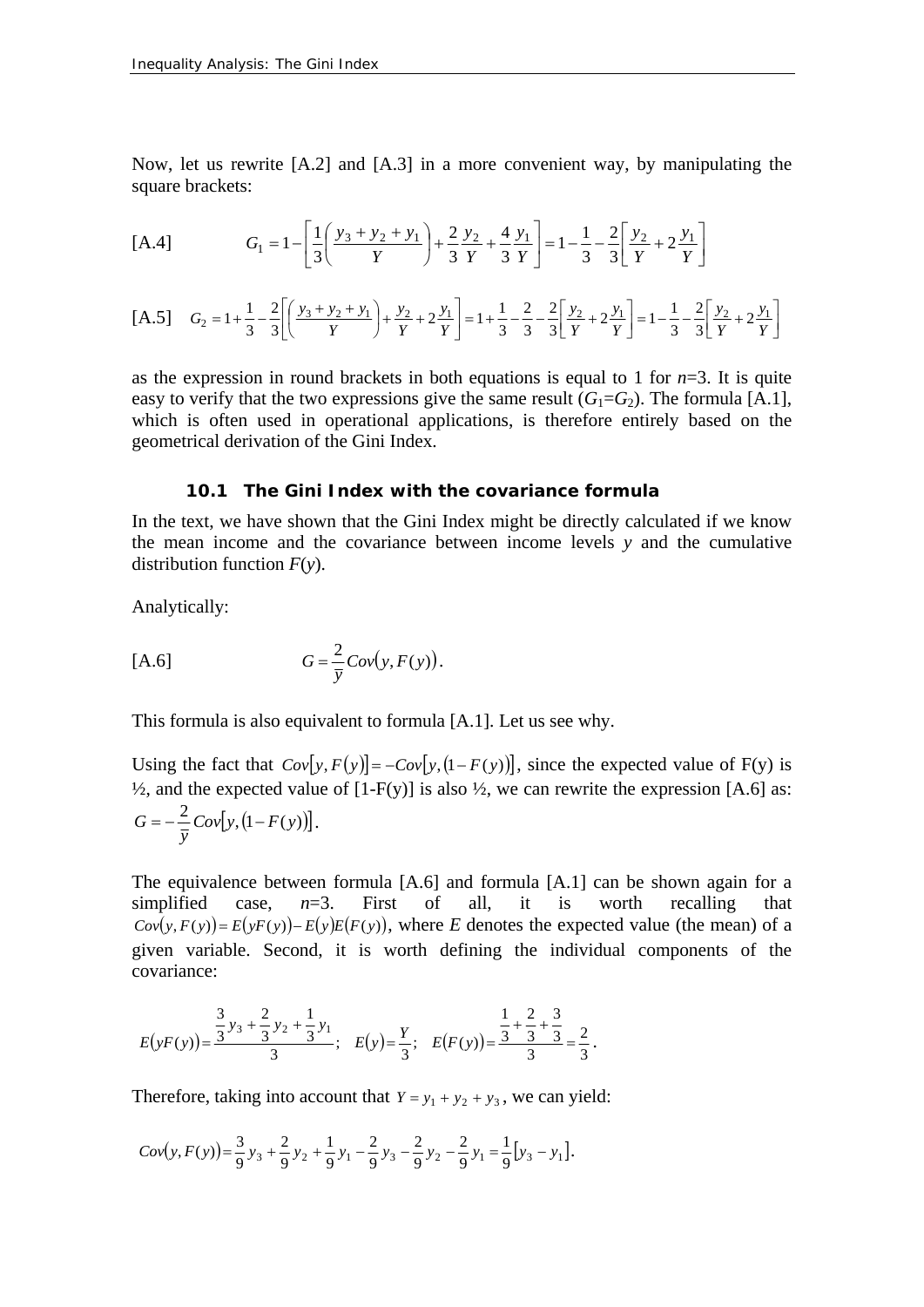*n* By considering that  $\bar{y} = \frac{Y}{Y}$ , the covariance formula for Gini Index becomes:

$$
G = \frac{2 \cdot 3}{Y} \cdot \frac{1}{9} [y_3 - y_1] = \frac{2}{3} \left[ \frac{y_3}{Y} - \frac{y_1}{Y} \right].
$$

Now, considering that, for *n*=3,

 $\frac{y_1 + y_2 + y_3}{Y}$  = 1, expression [A.1] can be rewritten:  $\left(\frac{y_1 + y_2 + y_3}{Y}\right) - \frac{2}{3}\frac{y_3}{Y} - \frac{2}{3}\frac{y_2}{Y} - \frac{2}{3}\frac{y_2}{Y} - \frac{2}{3}\frac{y_1}{Y} - \frac{2}{3}\frac{y_1}{Y} - \frac{2}{3}\frac{y_1}{Y} = \frac{2}{3}\left[\frac{y_3}{Y} - \frac{y_1}{Y}\right]$ ⎝  $+\frac{y_2}{Y}+\frac{y_3}{Y}+\frac{1}{3}\left(\frac{y_1+y_2+y_3}{Y}\right)-\frac{2}{3}\frac{y_3}{Y}-\frac{2}{3}\frac{y_2}{Y}-\frac{2}{3}\frac{y_2}{Y}-\frac{2}{3}\frac{y_1}{Y}-\frac{2}{3}\frac{y_1}{Y}-\frac{2}{3}\frac{y_1}{Y}=\frac{2}{3}\left|\frac{y_3}{Y}-\frac{y_2}{Y}\right|$ *y Y y Y y Y y Y y Y y Y y Y y Y*  $y_1 + y_2 + y_1$ *Y y Y y Y*  $y_1$ ,  $y_2$ ,  $y_3$ ,  $1(y_1 + y_2 + y_3)$  2  $y_3$  2  $y_2$  2  $y_2$  2  $y_1$  2  $y_1$  2  $y_1$  2  $y_1$  2  $y_3$   $y_1$ 3 2 3 2 3 2 3 2 3 2 3 2 3 2 3 1

which is the same as that obtained with the covariance formula.

#### **10.2 The main properties of the Gini Index**

GINI HAS ZERO AS A LOWER LIMIT

We can see that for the simplified case where  $n=3$ . In the specific case,  $Y=3y$ . Then, the formula [A.1] ] would yield:

$$
G = 1 + \frac{1}{3} - \frac{2}{3} \left( \frac{y}{Y} + \frac{2y}{Y} + \frac{3y}{Y} \right) = 1 + \frac{1}{3} - \frac{2}{3} \left( \frac{6y}{3y} \right) = 1 + \frac{1}{3} - \frac{4}{3} = 0.
$$

GINI HAS (N-1)/N AS UPPER LIMIT

This can again be shown for *n*=3 to be: Assuming again *n*=3, when all incomes are zero except for the last, expression [3b.4] would yield:

$$
G = 1 + \frac{1}{3} - \frac{2}{3} \left( \frac{0}{Y} + \frac{0}{Y} + \frac{y}{Y} \right) = 1 + \frac{1}{3} - \frac{2}{3} = \frac{2}{3} = \frac{n-1}{n}
$$

as in this case *y*=*Y*.

#### GINI IS SCALE INVARIANT

We can see this by scaling formula [A.1] by  $\alpha$ . For example, with n=3, G would become:  $G = 1 + \frac{1}{2} - \frac{2}{3} \left[ \frac{\alpha y_3}{y_3} + \frac{\alpha z y_2}{y_3} + \frac{\alpha z y_3}{y_3} \right] = 1 + \frac{1}{2} - \frac{2}{3} \left[ \frac{y_3}{y_3} + \frac{z y_2}{y_3} + \frac{z y_3}{y_3} \right]$ ⎠  $\left(\frac{y_3}{y_1} + \frac{2y_2}{y_2} + \frac{3y_3}{y_3}\right)$  $\left(\frac{\alpha y_3}{\alpha Y}+\frac{\alpha 2 y_2}{\alpha Y}+\frac{\alpha 3 y_3}{\alpha Y}\right)=1+\frac{1}{3}-\frac{2}{3}\left(\frac{y_3}{Y}+\frac{2 y_2}{Y}+\frac{y_3}{\alpha Y}\right)$ ⎝ ⎛ α  $\frac{\alpha 2 y_2}{\alpha Y} + \frac{\alpha}{\alpha}$  $\frac{\alpha y_3}{\alpha Y} + \frac{\alpha}{\alpha}$  $=1+\frac{1}{2}-\frac{2}{2}$  $\frac{\alpha}{2}$ *Y y Y y Y y Y y Y y*  $G = 1 + \frac{1}{3} - \frac{2}{3} \left( \frac{\alpha y_3}{\alpha Y} + \frac{\alpha 2 y_2}{\alpha Y} + \frac{\alpha 3 y_3}{\alpha Y} \right) = 1 + \frac{1}{3} - \frac{2}{3} \left( \frac{y_3}{Y} + \frac{2 y_2}{Y} + \frac{3 y_3}{Y} \right)$ 2  $\frac{2}{3}\left(\frac{\alpha y_3}{\alpha Y}+\frac{\alpha 2 y_2}{\alpha Y}+\frac{\alpha 3 y_3}{\alpha Y}\right)=1+\frac{1}{3}$ 2  $1 + \frac{1}{3} - \frac{2}{3} \left( \frac{\alpha y_3}{\alpha Y} + \frac{\alpha 2 y_2}{\alpha Y} + \frac{\alpha 3 y_3}{\alpha Y} \right) = 1 + \frac{1}{3} - \frac{2}{3} \left( \frac{y_3}{Y} + \frac{2 y_2}{Y} + \frac{3 y_3}{Y} \right).$ 

GINI IS NOT TRANSLATION INVARIANT

This can again be seen through equation [A.1] in the case of n=3. Suppose all incomes are increased by  $\Delta y =$  \$ 2,000, which means that total income will be increased by n $\Delta y$ , i.e.  $3 \cdot 2,000$ . Equation [A.1] would become: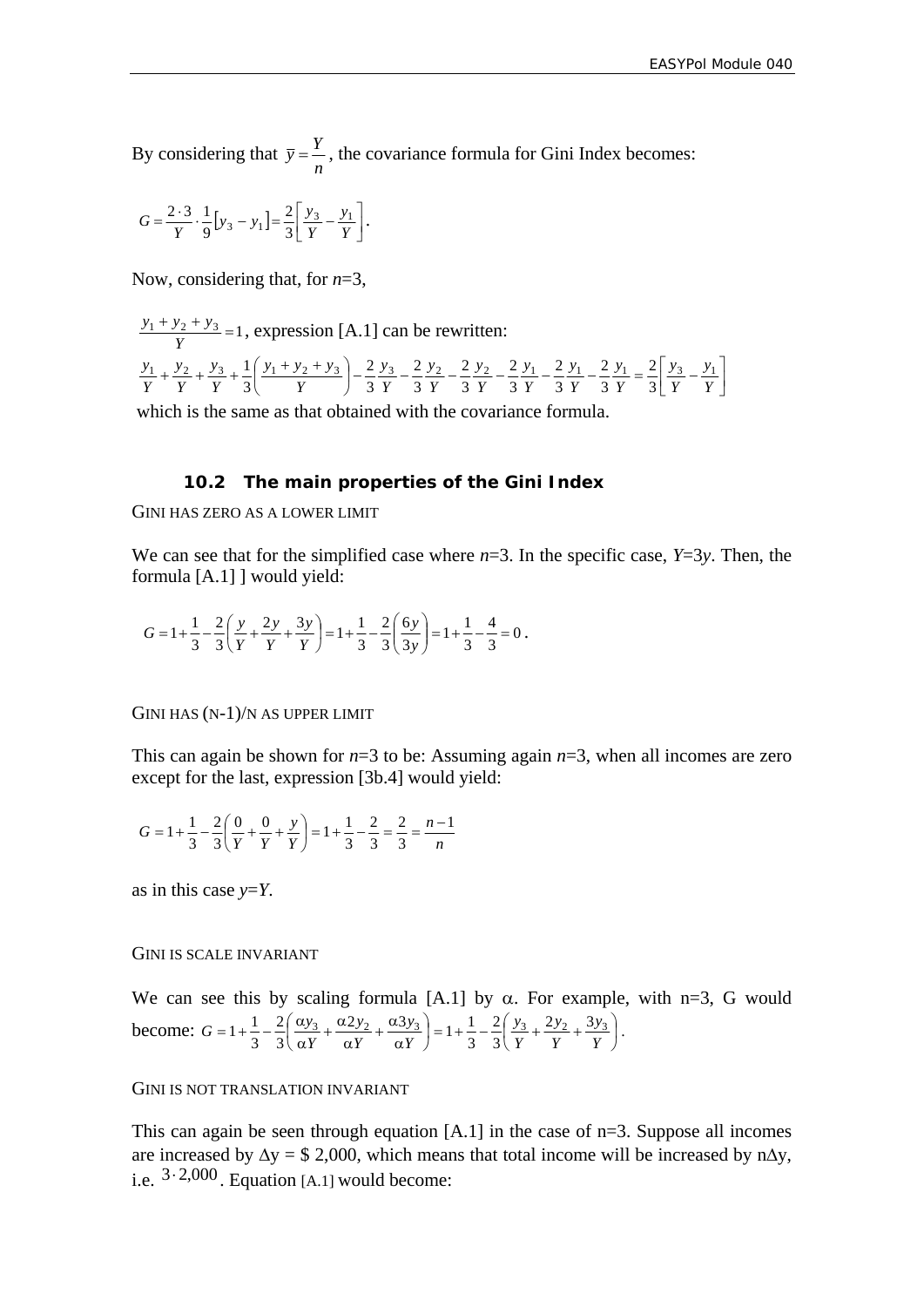$$
G = 1 + \frac{1}{3} - \frac{2}{3} \left[ \left( \frac{y_3 + 2,000}{Y + (3 \cdot 2,000)} \right) + 2 \left( \frac{y_2 + 2,000}{Y + (3 \cdot 2,000)} \right) + 3 \left( \frac{y_1 + 2,000}{Y + (3 \cdot 2,000)} \right) \right].
$$

As the numerator and the denominator of all round brackets grow in different ways, their ratios are different from those of the original formula. There is therefore no reason to expect the same Gini Index.

#### GINI SATISFIES THE PRINCIPLE OF TRANSFERS.

This can be easily seen by considering the derivative of the Gini Index with respect to the i-th income:

$$
\frac{\partial G}{\partial y_i} = -\left(\frac{2}{n}\right) \underbrace{(n+1-i)}_{\text{individual rank}} \left(\frac{1}{Y}\right).
$$

#### GINI REACTS LESS TO TRANSFERS OCCURRING AMONG INDIVIDUALS WITH CLOSER RANKS.

Let us explain this again by assuming  $n=3$  and assuming first that income is redistributed from the richest person (rank 3) to the poorest person (rank 1). By totally differentiating [A.1] with respect to y, would yield:

variation of G due to increasing y<sub>1</sub> variation of G due to decreasing y<sub>3</sub>  

$$
dG = \begin{pmatrix} \frac{2}{3} \cdot \frac{3}{Y} dy \\ 0 \end{pmatrix} dy - \begin{pmatrix} \frac{2}{3} \cdot \frac{1}{Y} (-dy) \\ 0 \end{pmatrix} = -\frac{1}{Y} \begin{bmatrix} \frac{4}{3} \\ 0 \end{bmatrix} dy.
$$

Now, let us assume that income is redistributed from the richest individual (rank 3) to the immediately less richer individual (rank 2). In this case, differentiation would yield:

variation of G due to increasing y<sub>2</sub> variation of G due to decreasing y<sub>3</sub>  
\n
$$
dG = -\left(\frac{2}{3} \cdot \frac{2}{Y}\right) dy - \left(\frac{2}{3} \cdot \frac{1}{Y}\right) (- dy) = -\frac{1}{Y} \left[\frac{2}{3}\right] dy
$$

which is clearly lower than dG in the first case. This property can be generalised by saying that, given the rank of the donor (in our example, from income  $y3$ ), the reduction of the Gini Index is higher the more distant the rank of the receiver is from that of the donor. As a consequence, the Gini Index is more sensible to transfers occurring around the mode of the income distribution, where there is higher density of individuals.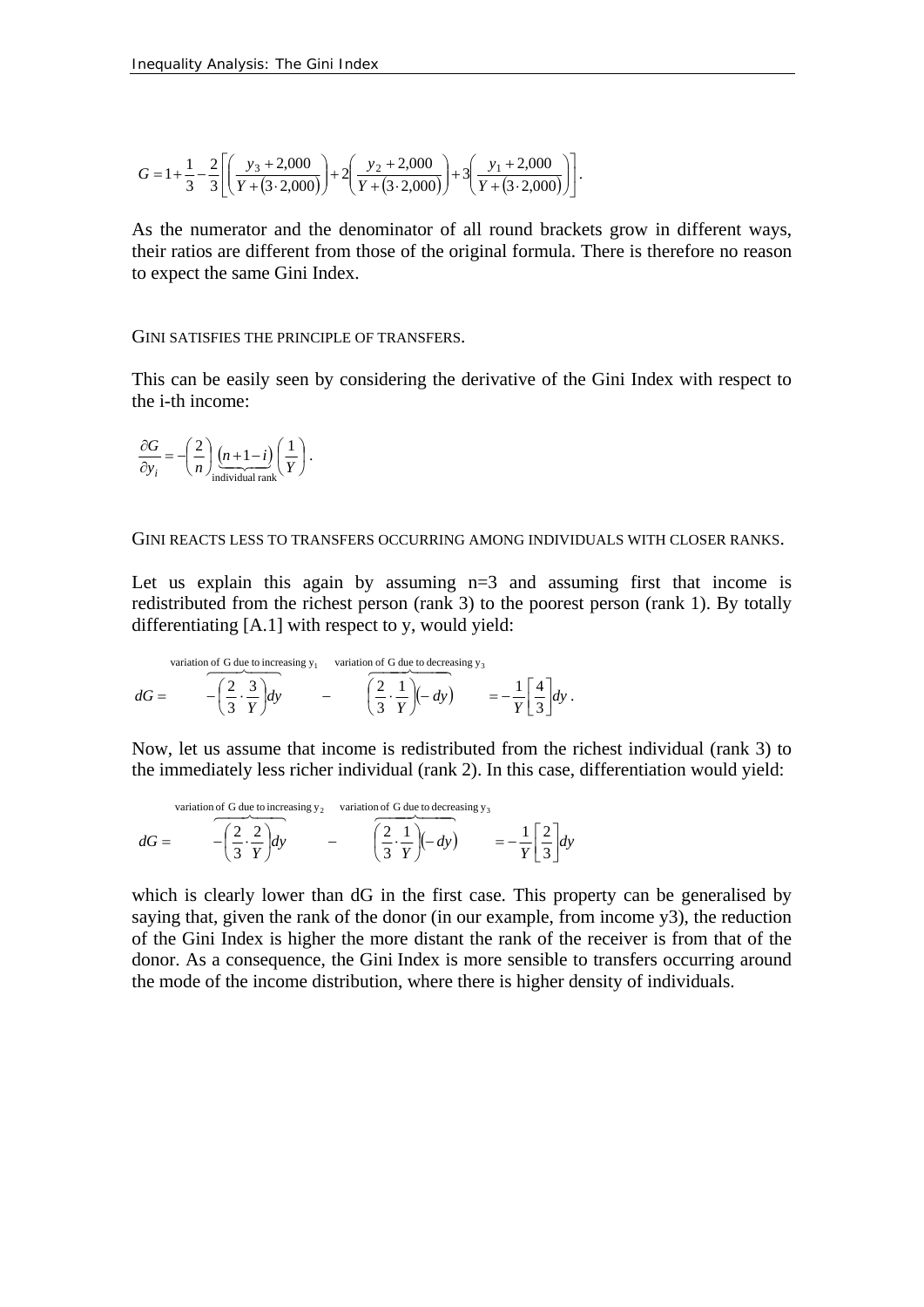#### **11. REFERENCES AND FURTHER READING**

- Anand S., 1983. *Inequality and Poverty in Malaysia*, Oxford University Press, London, UK.
- Cowell F., 1977, *Measuring Inequality*, Phillip Allan, Oxford, UK.
- Dalton H., 1920. The Measurement of Inequality of Incomes, *Economic Journal*, **30**,
- Gini C., 1912, *Variabilità e mutabilità*, Bologna, Italy.
- Pigou A.C., 1912, *Wealth and Welfare*, MacMillan, London, UK.
- Sen A.K., 1973, *On economic Inequality*, Calarendon Press, Oxford, UK.
- Theil H., 1967, *Economics and Information Theory*, North-Holland, Amsterdam, The Netherlands.
- Yitzhaki S., 1983, On the Extension of the Gini Index, *International Economic Review*, **24**, 617-628.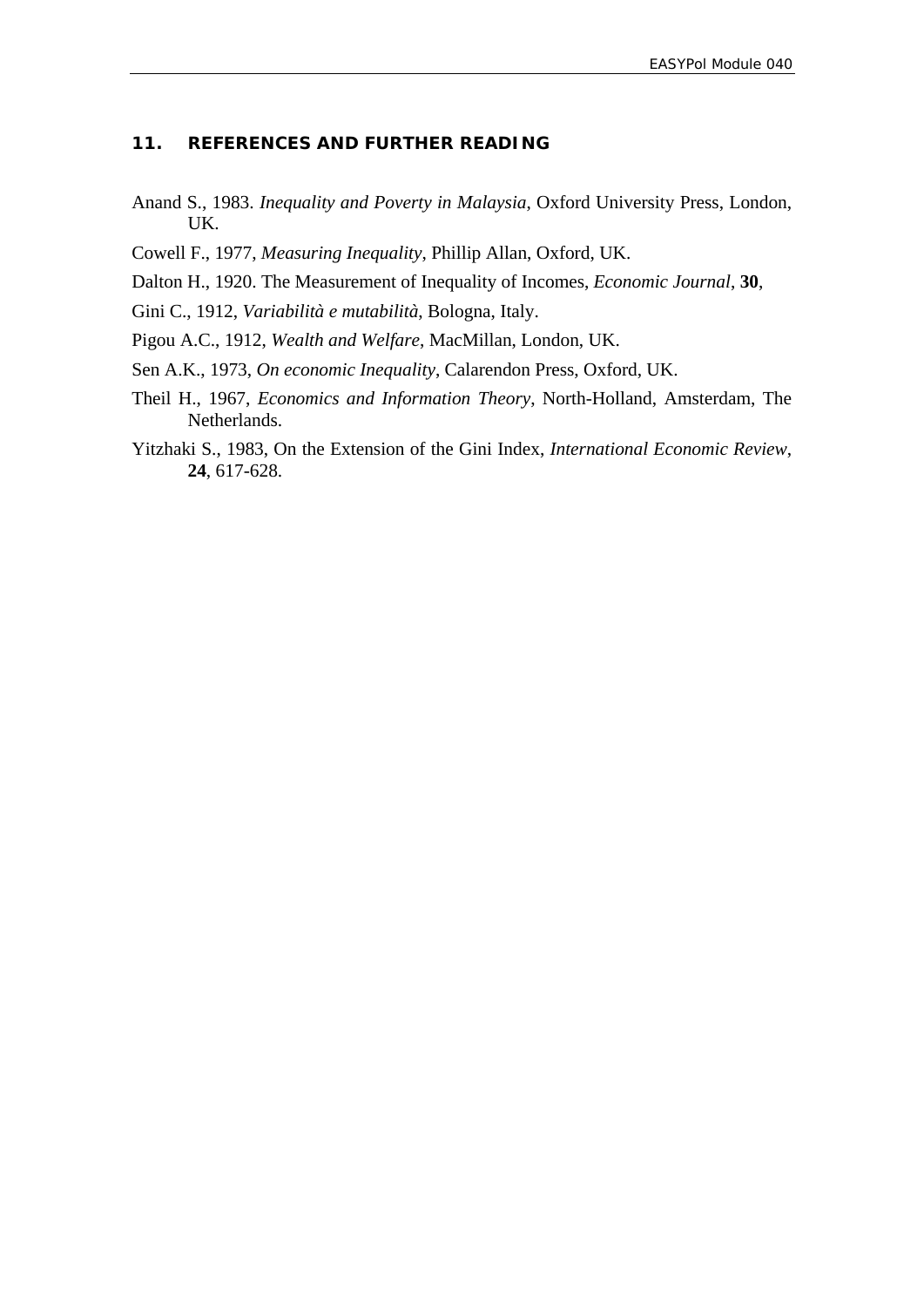#### **Module metadata**

. . . . . . . . . . . . . . . . . . . 

| 040                              |  |  |  |  |
|----------------------------------|--|--|--|--|
| 2. Title in original language    |  |  |  |  |
| <b>Inequality Analysis</b>       |  |  |  |  |
|                                  |  |  |  |  |
|                                  |  |  |  |  |
|                                  |  |  |  |  |
| 3. Subtitle in original language |  |  |  |  |
| The Gini Index                   |  |  |  |  |
|                                  |  |  |  |  |
|                                  |  |  |  |  |
|                                  |  |  |  |  |
|                                  |  |  |  |  |

#### **4. Summary**

This tool addresses the most popular inequality index, the Gini Index. It discusses its characteristics and the link with another popular graphical tool of representing inequality, the Lorenz Curve. Extended version of the Gini Index with different weighting schemes are also discussed. The use of the Gini Index and of its generalised versions is explained through a step-by-step procedure and numerical examples.

#### **5. Date**

December 2006

#### **6. Author(s)**

Lorenzo Giovanni Bellù, Agricultural Policy Support Service, Policy Assistance Division, FAO, Rome, Italy

Paolo Liberati, University of Urbino, Carlo Bo, Institute of Economics, Urbino, Italy

| 7. Module type                           | Thematic overview<br>Conceptual and technical materials<br>$\boxtimes$ Analytical tools<br>Applied materials<br>Complementary resources                                                                                                                                                                                                                                     |
|------------------------------------------|-----------------------------------------------------------------------------------------------------------------------------------------------------------------------------------------------------------------------------------------------------------------------------------------------------------------------------------------------------------------------------|
| 8. Topic covered by<br>the module        | $\boxtimes$ Agriculture in the macroeconomic context<br>Agricultural and sub-sectoral policies<br>Agro-industry and food chain policies<br>Environment and sustainability<br>Institutional and organizational development<br>Investment planning and policies<br>$\boxtimes$ Poverty and food security<br>Regional integration and international trade<br>Rural Development |
| 9. Subtopics<br>covered by the<br>module |                                                                                                                                                                                                                                                                                                                                                                             |
| 10. Training path                        | monitoring of socio-economic impacts<br><b>Analysis</b><br>and<br>of.<br><b>policies</b>                                                                                                                                                                                                                                                                                    |